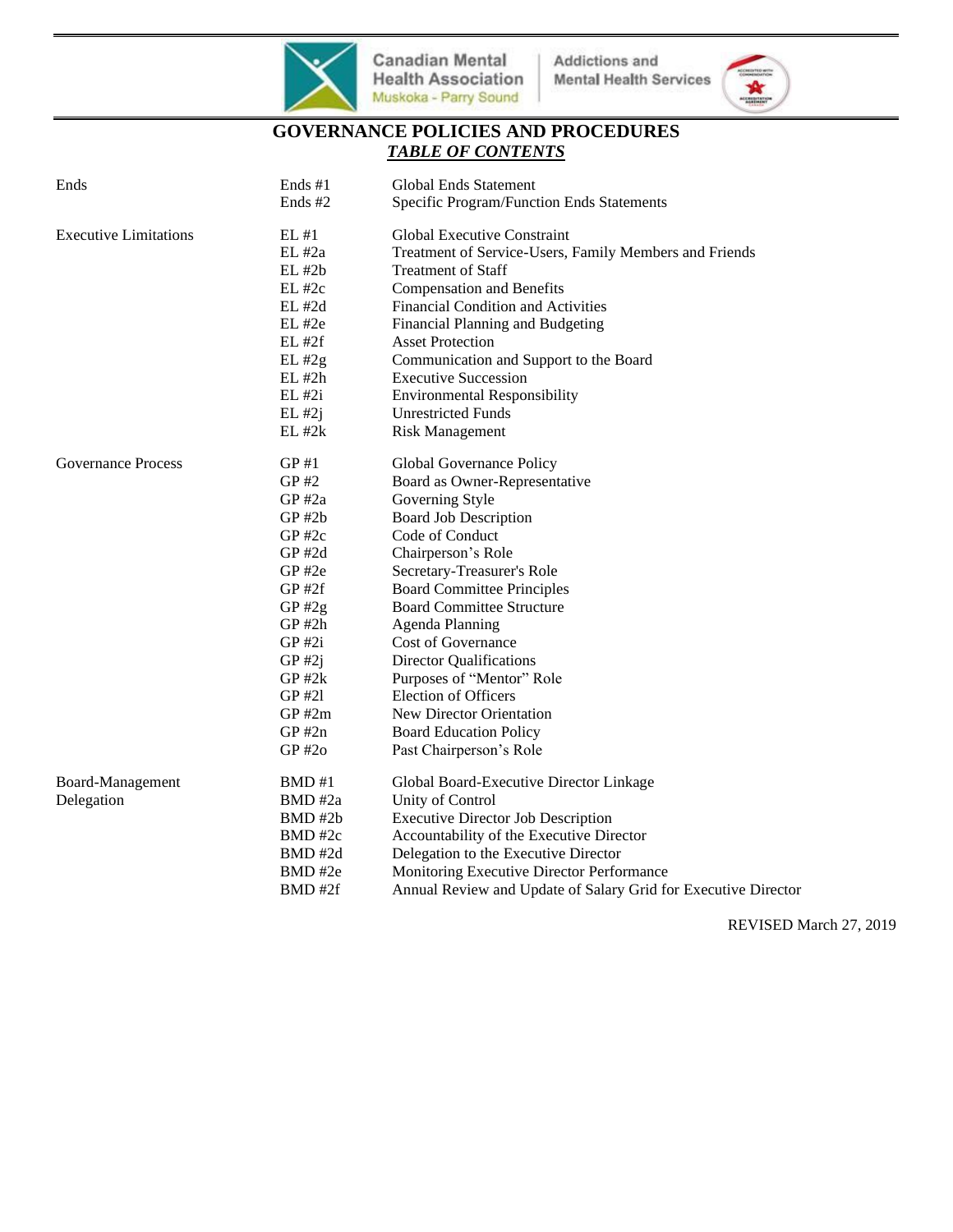ENDS #1

Canadian Mental Health Association, Muskoka-Parry Sound Branch is committed to hope and recovery through integrated mental health and addiction services. Using effective, safe innovative partnerships and practices, we provide the highest quality treatment, support, education and advocacy for the people of Muskoka-Parry Sound.

\_\_\_\_\_\_\_\_\_\_\_\_\_\_\_\_\_\_\_\_\_\_\_\_\_\_\_\_\_\_\_\_\_\_\_\_\_\_\_\_\_\_\_\_\_\_\_\_\_\_\_\_\_\_\_\_\_\_\_\_\_\_\_\_\_\_\_\_\_\_\_\_\_\_\_\_\_\_

REVISED April 21, 2021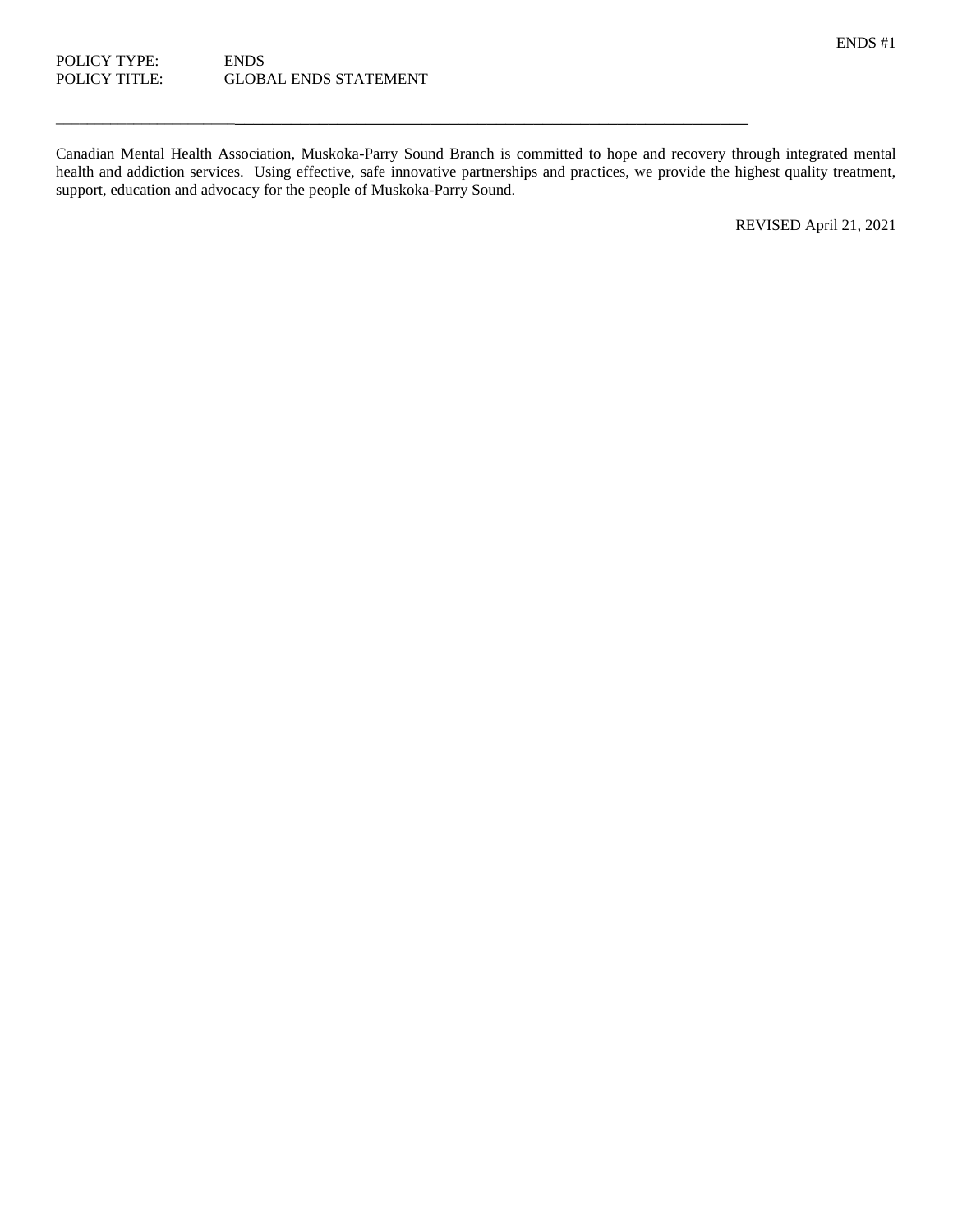The global ends of the service shall be met through the activity of its various programs and/or functions. The ends of these programs/functions are as follows:

The End Statements below were approved in their entirety at a Board meeting held January 20, 2021.

\_\_\_\_\_\_\_\_\_\_\_\_\_\_\_\_\_\_\_\_\_\_\_\_\_\_\_\_\_\_\_\_\_\_\_\_\_\_\_\_\_\_\_\_\_\_\_\_\_\_\_\_\_\_\_\_\_\_\_\_\_\_\_\_\_\_\_\_\_\_\_\_\_\_\_\_\_\_

#### **DEVELOPMENTAL DISABILITIES**

## **Adult Protective Services Program**

Assist adults with developmental disabilities to achieve optimal quality of life, independence, and social inclusion.

#### **Dual Diagnosis Court Case Management**

Support individual with developmental disabilities to be diverted from justice system by accessing health and community services.

### **MENTAL HEALTH PROGRAMS**

#### **Assertive Community Treatment Team**

Long-term intensive mental health supports assist adults to meet individual needs and improve quality of life.

#### **Early Intervention**

Reduce negative impact of psychosis through intervention in early stages of illness.

#### **Crisis Intervention**

Return to pre-crisis level of functioning.

#### **Diversion and Court Support**

Assist individuals with mental illness who are in the justice system to be diverted and access mental health supports.

#### **Psychogeriatric/Seniors**

Provide assessment and support for individuals with age related concerns and mental illness to maintain functioning.

#### **Counselling and Treatment**

Brief to long-term therapy for individuals with mental illness to reduce symptoms and improve functioning.

## **CASE MANAGEMENT MENTAL HEALTH**

### **Intensive Case Management**

Long-term community support to assist adults with severe mental illness to meet individual needs.

#### **Transitional Case Management**

Brief to longer term support to adults with mental illness to meet individual needs.

#### **Housing Case Management**

Support to individuals to maintain adequate housing where mental health puts them at risk of homelessness.

#### **Regional Dual Diagnosis**

Support individuals with developmental disabilities and mental illness to meet individual needs.

**Court Dual Diagnosis**

Intensive support for individuals with developmental disabilities and severe mental illness to meet needs.

## **CASE MANAGEMENT ADDICTIONS**

#### **Opioid Rapid Access Addiction Medicine (Muskoka)**

Rapid access to addiction medicine and follow-up to improve aspects of recovery from alcohol or opioid addiction.

#### **Opioid Treatment Early Childhood**

Support for pregnant and parenting individuals to reduce harm associated with addiction

#### **Opioid Treatment - Methadone Maintenance**

Support clients of methadone maintenance program through case management to improve aspects of recovery.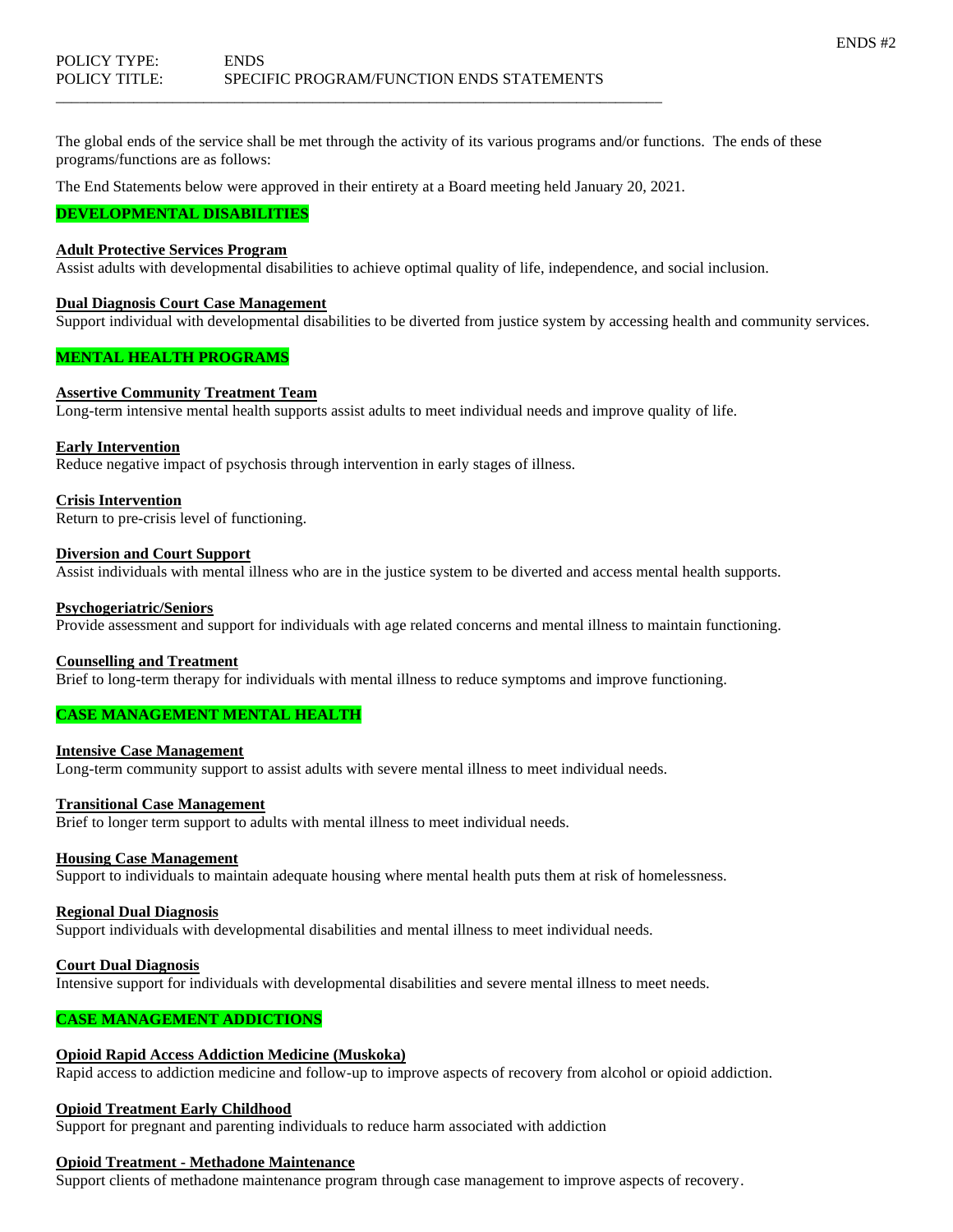#### **Pre Housing – Addictions**

Support clients who are not adequately housed to prepare for success in housing program

#### **Addiction Supportive Housing**

Support individuals to sustain adequate housing where addiction puts them at risk of homelessness

## **ADDICTION TREATMENT**

## **Adult Treatment**

Support individuals in recovery from addiction through counselling, groups, and alleviation of symptoms

#### **Elementary School Treatment**

Provide education, support and counselling to students at risk of substance abuse**.**

#### **Addiction Therapy**

Support individuals in recovery from addiction through counselling, groups, and alleviation of symptoms

#### **Problem Gambling**

Reduce Harm associated with problem gambling

#### **Drug Awareness**

Provide public awareness to reduce potential substance abuse

#### **Youth Addictions**

Provide counselling and education to youth who are using substances or at risk of using

#### **B'SAANIBAMAADSIWIN**

#### **B'Saani Community Development**

To respond to mental health needs of communities and their members**.**

#### **B'Saani Crisis**

To return to pre-crisis level of functioning**.**

#### **B'Saani Counselling and Treatment**

Individual, group counselling, and psycho-education to reduce severity of symptoms and improve functioning

#### **B'Saani Addiction**

Reduce harm associated with substance use including support and referral

## **B'Saani Community Withdrawal Management Services**

Support individuals to successfully withdraw from substance abuse in a minimally intrusive home and community environment

## **CONSUMER INITITATIVES**

#### **Family Initiative**

Provide opportunities for family members to participate in group and individual support and education**.**

#### **Peer Initiative**

Peer support of recovery provides opportunity for social experiences, relationships, and vocational skill building

#### **OTHER**

## **Partner Assault Program**

Provide education groups for offenders referred from justice system related to partner assault

REVISED January 19, 2022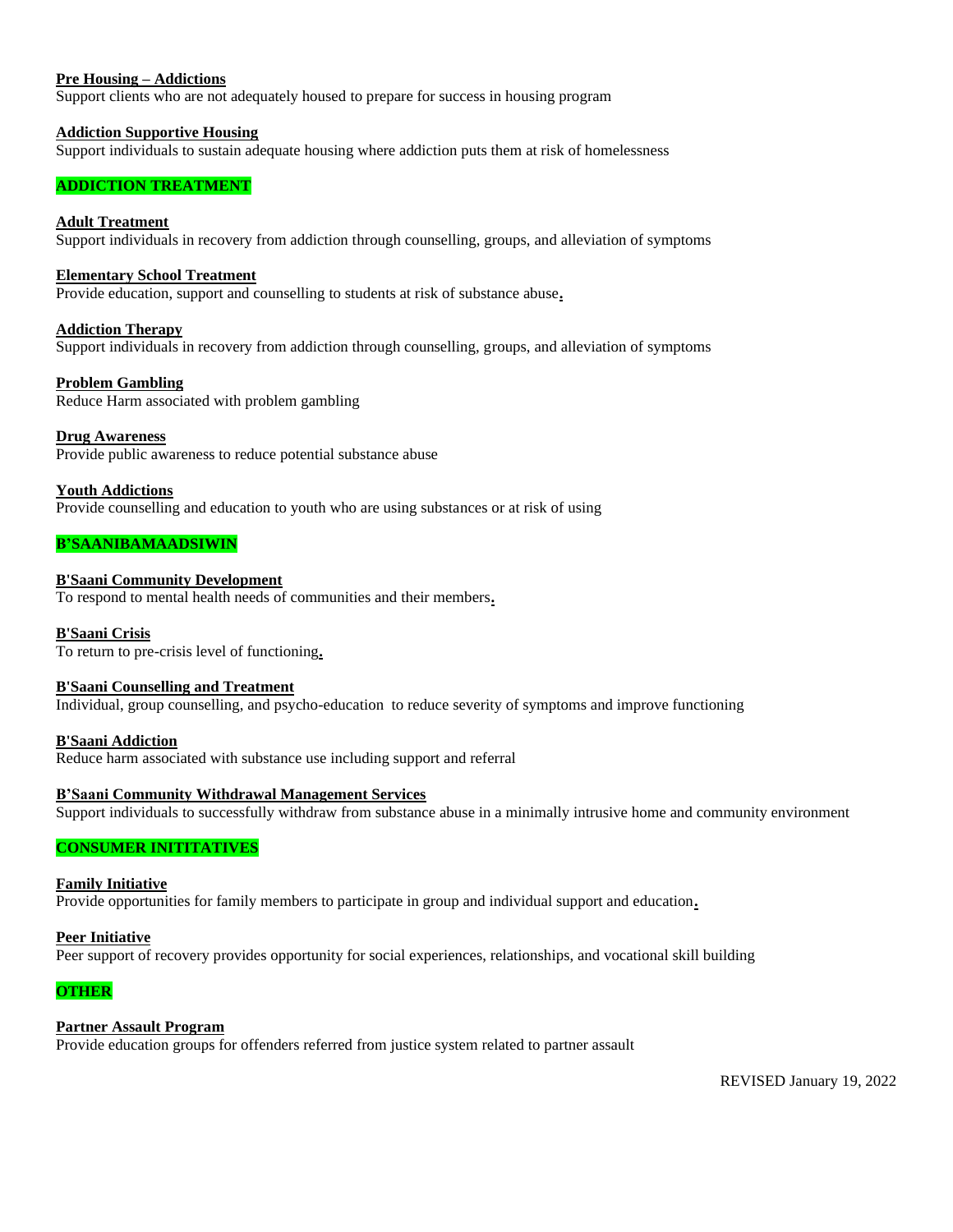*The Executive Director shall not cause or allow any practice, activity, decision, or circumstance which is either unlawful, imprudent, or in violation of commonly accepted business and professional ethics and practices*.

REVIEWED June 15, 2022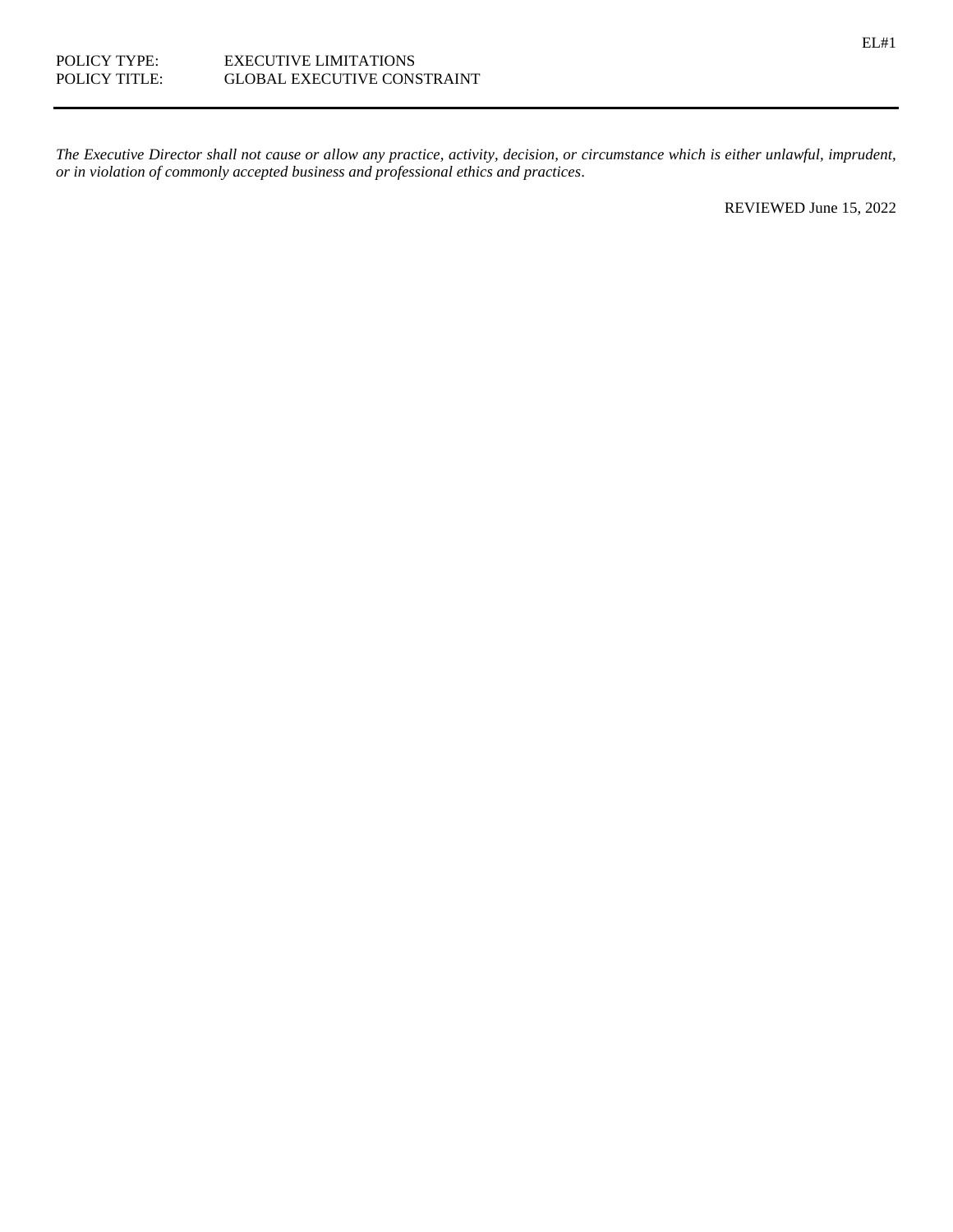*With respect to interactions with service-users or those applying to be service-users, family members and friends, the Executive Director shall not cause or allow conditions, procedures, or decisions which are unsafe, untimely, disrespectful, unduly undignified, unnecessarily intrusive, which fail to provide appropriate confidentiality and privacy, or which fail to be caring, non-judgmental, open and professional.*

Accordingly, the Executive Director will not:

- (1) allow planning, development and delivery of services which does not involve service-users, family members and communities whenever appropriate
- (2) use methods of collecting, usage, and disclosure of service-user information that fails to protect against improper access of the information. This includes the operation of facilities or environment that fails to protect the privacy of service-users.
- (4) maintain facilities without appropriate accessibility and safety for service users
- (5) allow service-users, family and others to be unaware of what to expect from the services offered or to be unaware of how to voice complaints, or concerns if they feel they have not been provided reasonable protection under this policy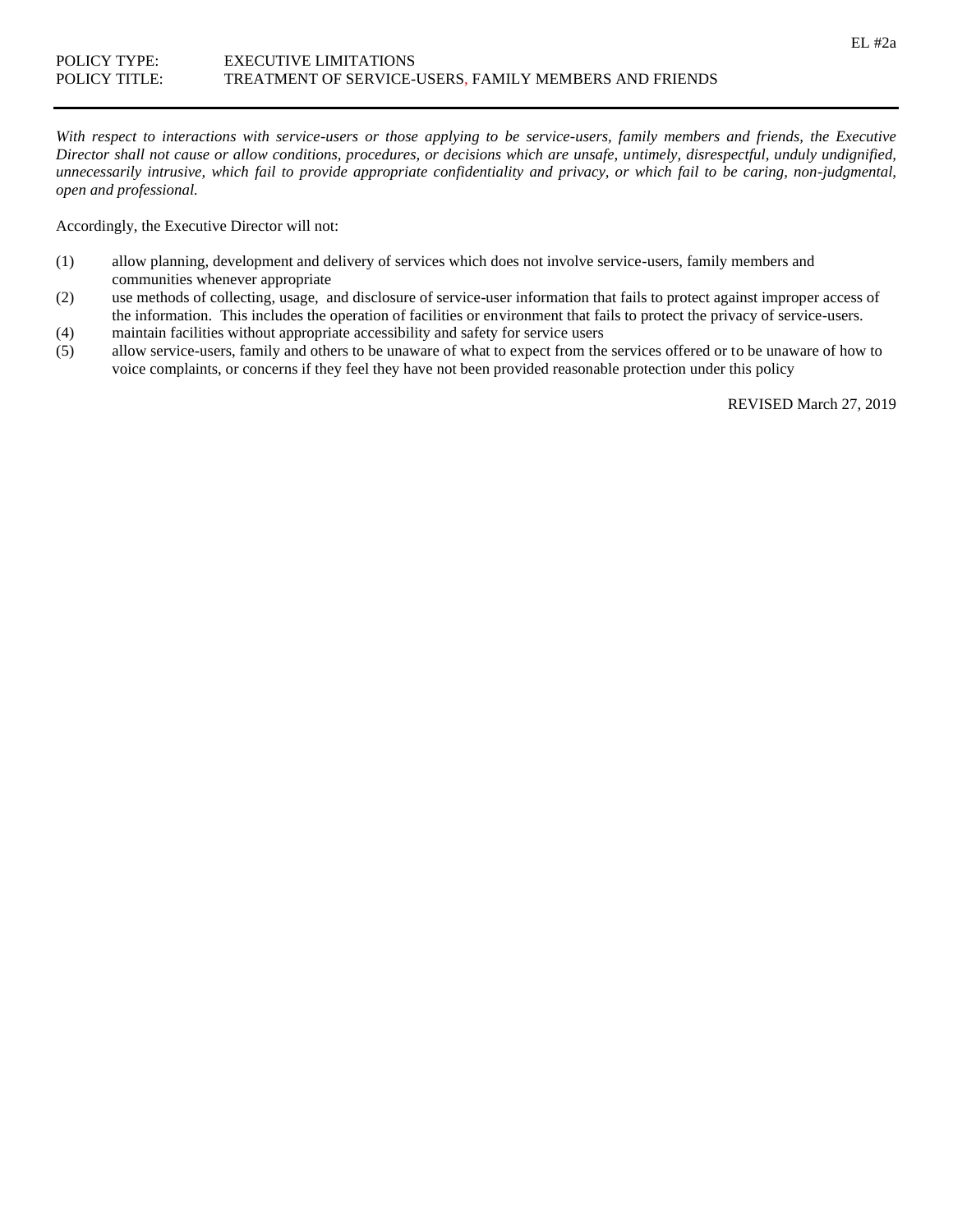*With respect to treatment of paid and volunteer staff, the Executive Director shall not cause or allow conditions which are unfair, undignified, disorganized, or unsafe.*

Accordingly, the Executive Director will not:

- (1) operate without written personnel policies and procedures, which provide for effective handling of grievances, and which protect against wrongful conditions, such as nepotism and grossly preferential treatment for personal reasons;
- (2) retaliate against any staff member for non-disruptive expression of dissent;
- (3) prevent staff from grieving to the Board when:
	- (a) internal grievance procedures have been exhausted; and
	- (b) the employee alleges either:
		- (i) that Board policy has been violated to his or her detriment; or
		- (ii) that Board policy does not adequately protect his or her human rights;
- (4) allow staff with their protections under this policy;
- (5) employ staff without a job description or contract; and periodic performance appraisals;
- (6) allow staff to be unprepared to deal with emergency situations;
- (7) operate without adequate policies and procedures which protect the health and safety of staff and volunteers including psychological health and safety
- (8) allow staff to lack resources such as appropriate space and equipment to perform their duties.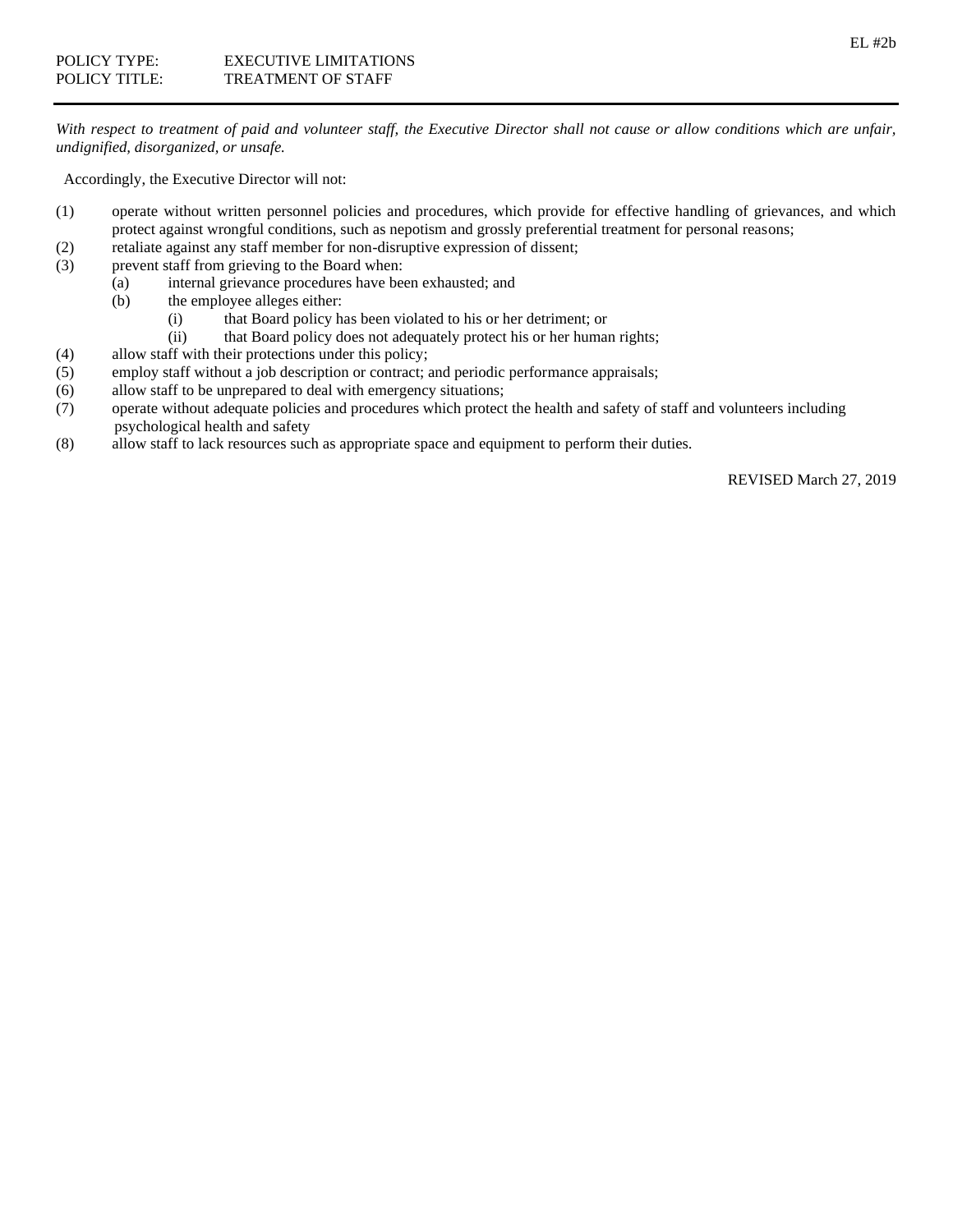*With respect to employment, compensation, and benefits to employees, consultants, contract workers, and volunteers, the Executive Director shall not cause or allow jeopardy to fiscal integrity or public image.*

Accordingly, the Executive Director will not:

- (1) change his or her own benefits; except as those benefits are consistent with a package for all other employees;
- (2) promise or imply employment that cannot be terminated;
- (3) establish current compensation and benefits which deviates materially from the geographic or professional market for the skills employed; or
- (4) create obligations over a longer term greater than revenue can be safely projected, or which are not subject to continued funding.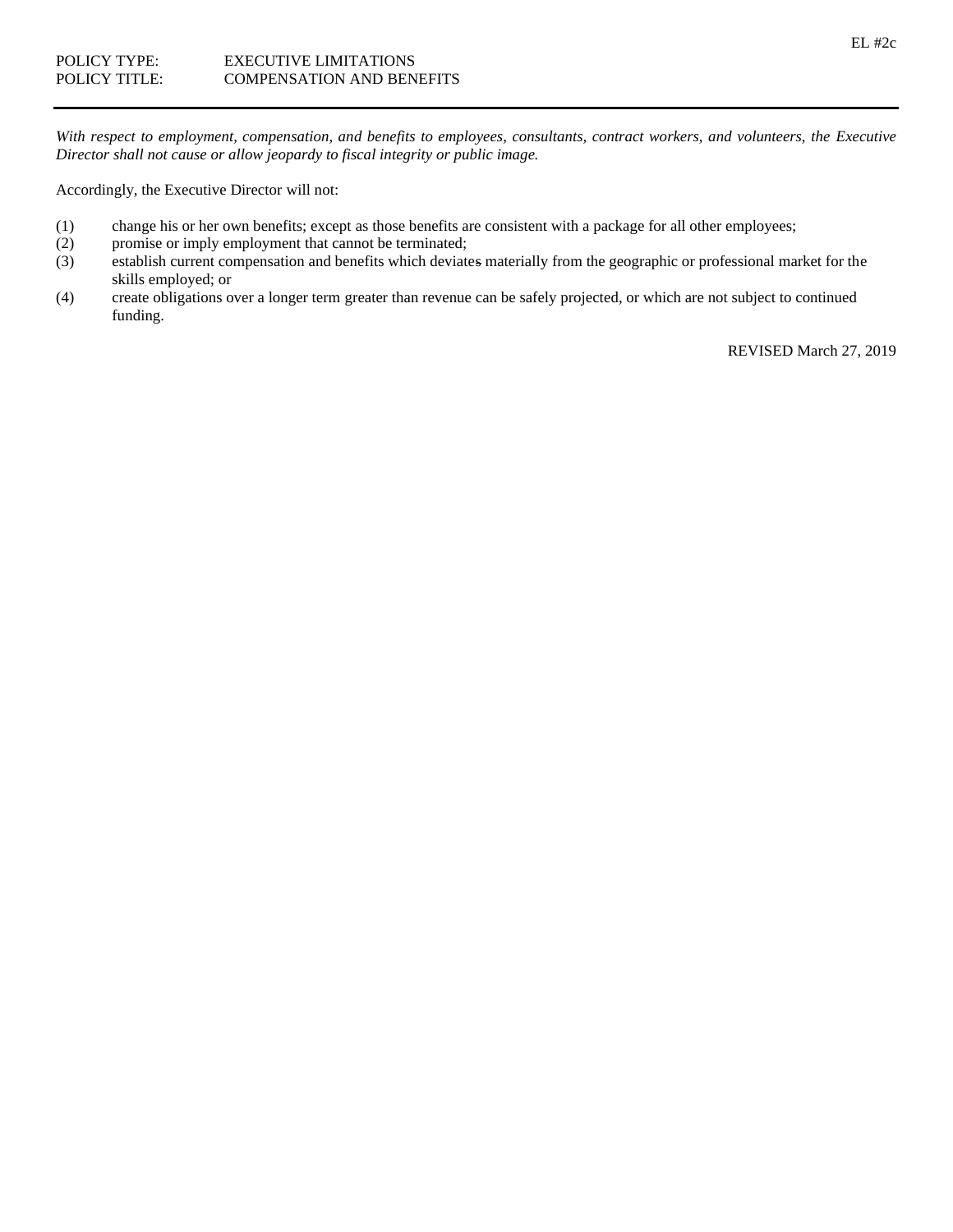*With respect to the actual, ongoing condition of the organization's financial health, the Executive Director shall not cause or allow the development of fiscal jeopardy.*

Accordingly, the Executive Director will not:

- (1) expend more funds than have been received in the fiscal year to date;
- (2) indebt the organization in an amount greater than can be repaid by certain, otherwise unencumbered revenues within 60 days;
- (3) access undesignated funds accumulated in previous fiscal years in excess of approved amounts;
- (4) conduct interfund shifting in amounts greater than can be restored to a condition of discrete fund balances by certain, otherwise unencumbered revenue within 30 days;
- (5) prevent payroll and debts to be settled in a timely manner;
- (6) allow tax payments or other government-ordered payments or filings to be overdue or inaccurately filed;
- (7) make a single capital purchase of greater than \$10,000;
- (8) acquire, encumber or dispose of real property;
- (9) fail to aggressively pursue receivables after a reasonable grace period;
- (10) allow commitment for new leases that, over the term of the lease, exceed an annual increase greater than the increase in the Consumer Price Index for Ontario, or 4%;
- (11) allow funds, which are not required for immediate use, to be invested in a manner which violates government directives, unnecessarily exposes the funds to risk, or fails to provide a competitive rate of return;
- (12) allow purchases to be performed in a way that leads to the personal benefit of an employee or Director, but to the detriment of the organization;
- (13) fail to utilize resources in an efficient manner

REVISED April 21, 2021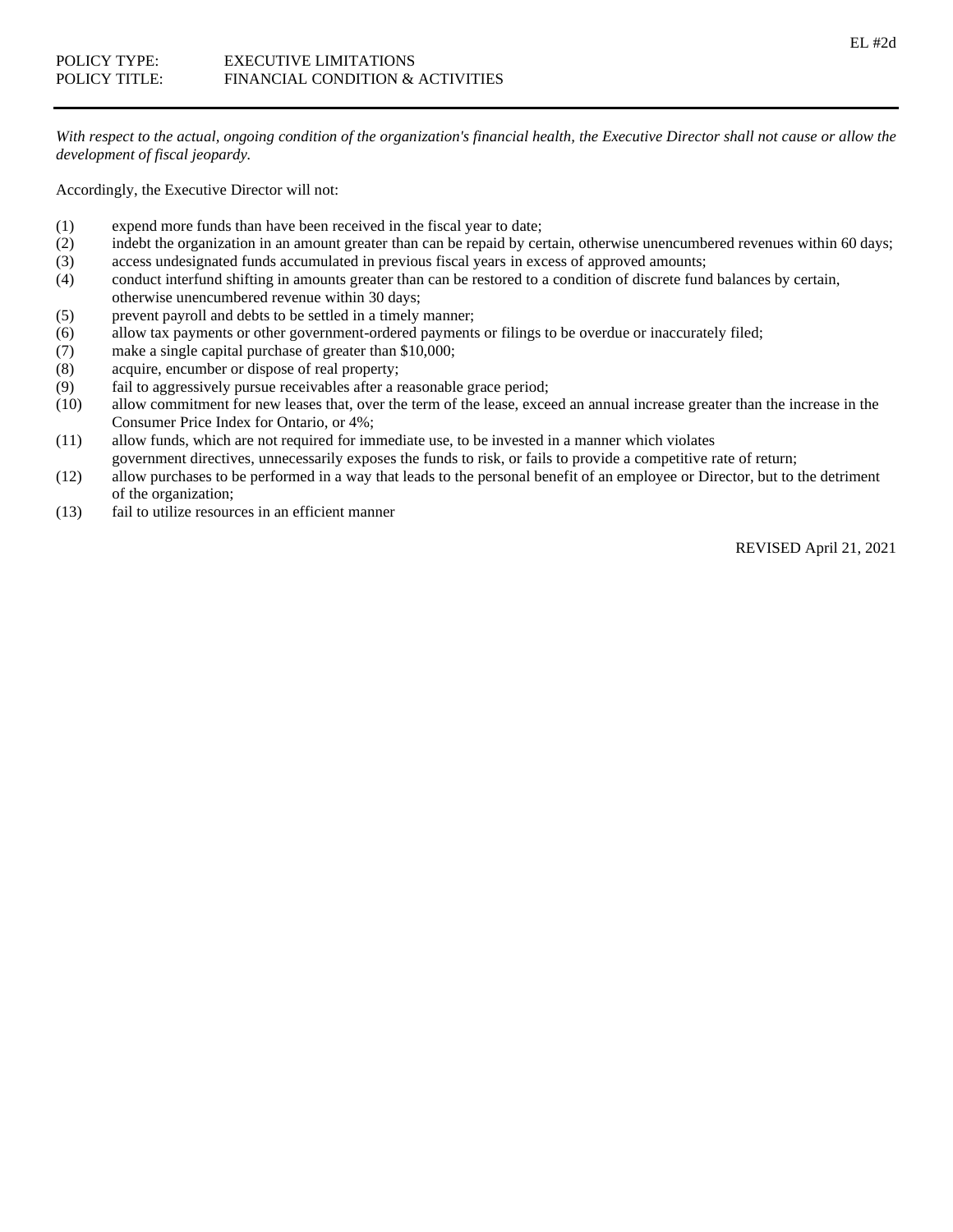*Financial planning for any fiscal year or the remaining part of any fiscal year shall not deviate materially from Board Ends priorities, risk fiscal jeopardy, or fail to show a generally acceptable level of foresight.*

Accordingly, the Executive Director will not cause or allow budgeting which:

- (1) risks incurring those situations or conditions described as unacceptable in the Board policy "Financial Condition and Activities" (Policy EL #2d);
- (2) contains too little information to enable credible projection of revenues and realistic projection of expenses;
- (3) fails to separate capital and operational items;
- (4) plans the expenditure in any fiscal year of more funds than are conservatively projected to be received in that period; or
- (5) provides less for Board prerogatives during the year than is set forth in the Cost of Governance Policy (GP #2i)
- (6) does not consider the impact on quality, safety and client experience

Reviewed April 20, 2022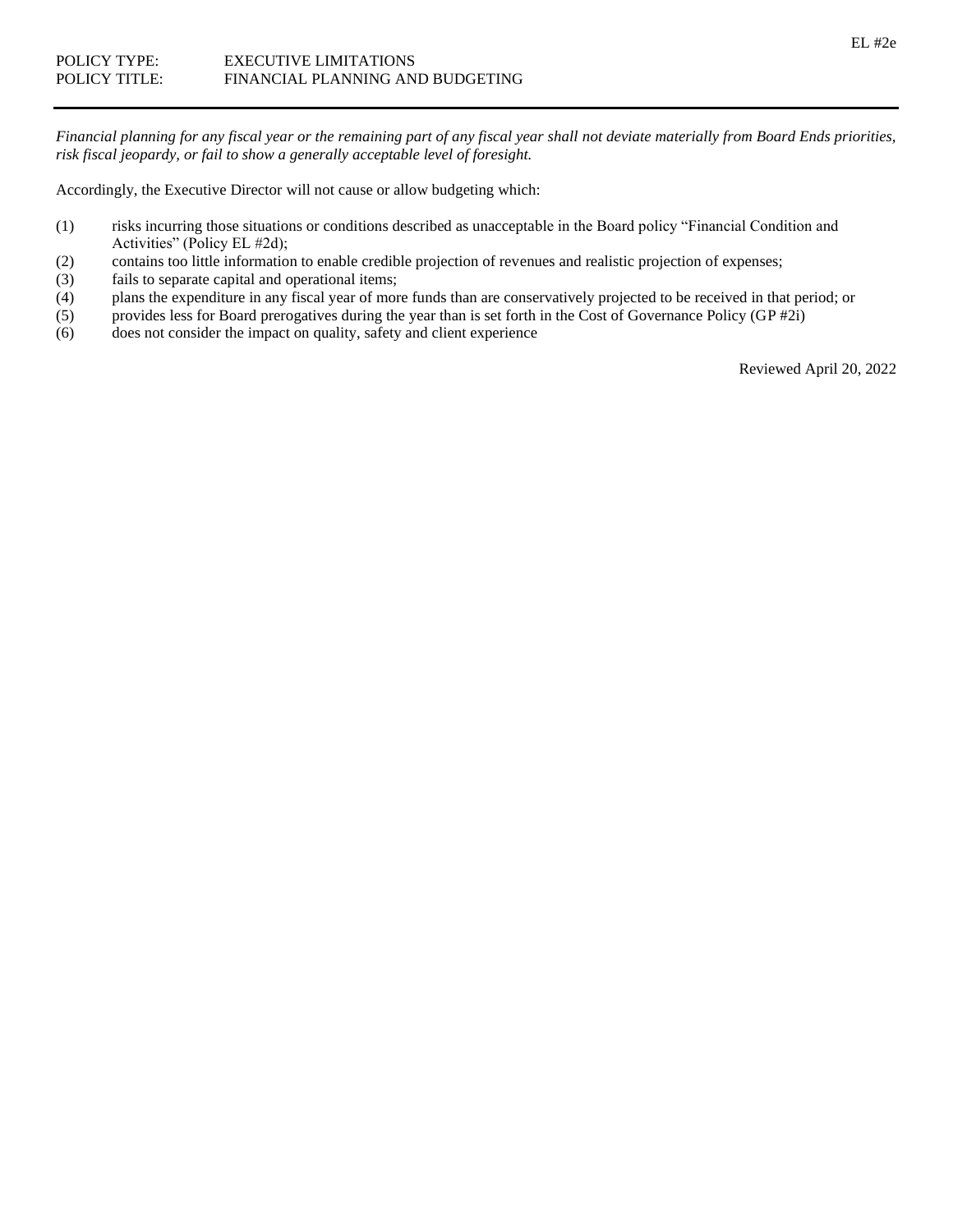*The Executive Director shall not allow assets to be unprotected, inadequately maintained nor unnecessarily risked.*

Accordingly, the Executive Director will not:

- (1) allow the organization to be uninsured against theft, fire, fraud and casualty losses to a prudent replacement value and against liability losses to Directors, staff, volunteers and the organization itself in an amount greater than the average for comparable organizations;
- (2) allow conditions that subject plant and equipment to improper wear and tear or insufficient maintenance;
- (3) unnecessarily expose the organization, its Board, staff or volunteers to claims of liability;
- (4) receive, process or disburse funds under controls which are insufficient to meet the Board-appointed auditor's standards;
- (5) make any purchase:
	- (a) wherein normally prudent protection has not been given against conflict of interest;
	- (b) of over \$2500.00 without having obtained comparative prices and quality; or
	- (c) of over \$5,000.00 without a method of assuring the balance of long-term quality and cost;
- (6) allow property, information and files to be exposed to loss, improper access or significant damage;
- (7) accept or solicit funds from tobacco, alcohol companies or from the proceeds of gambling.
- (8) endanger the organization's public image or credibility; or
- (9) compromise the independence of the Board's audit or other external monitoring or advice, such as by engaging parties already chosen by the Board as consultants or advisors.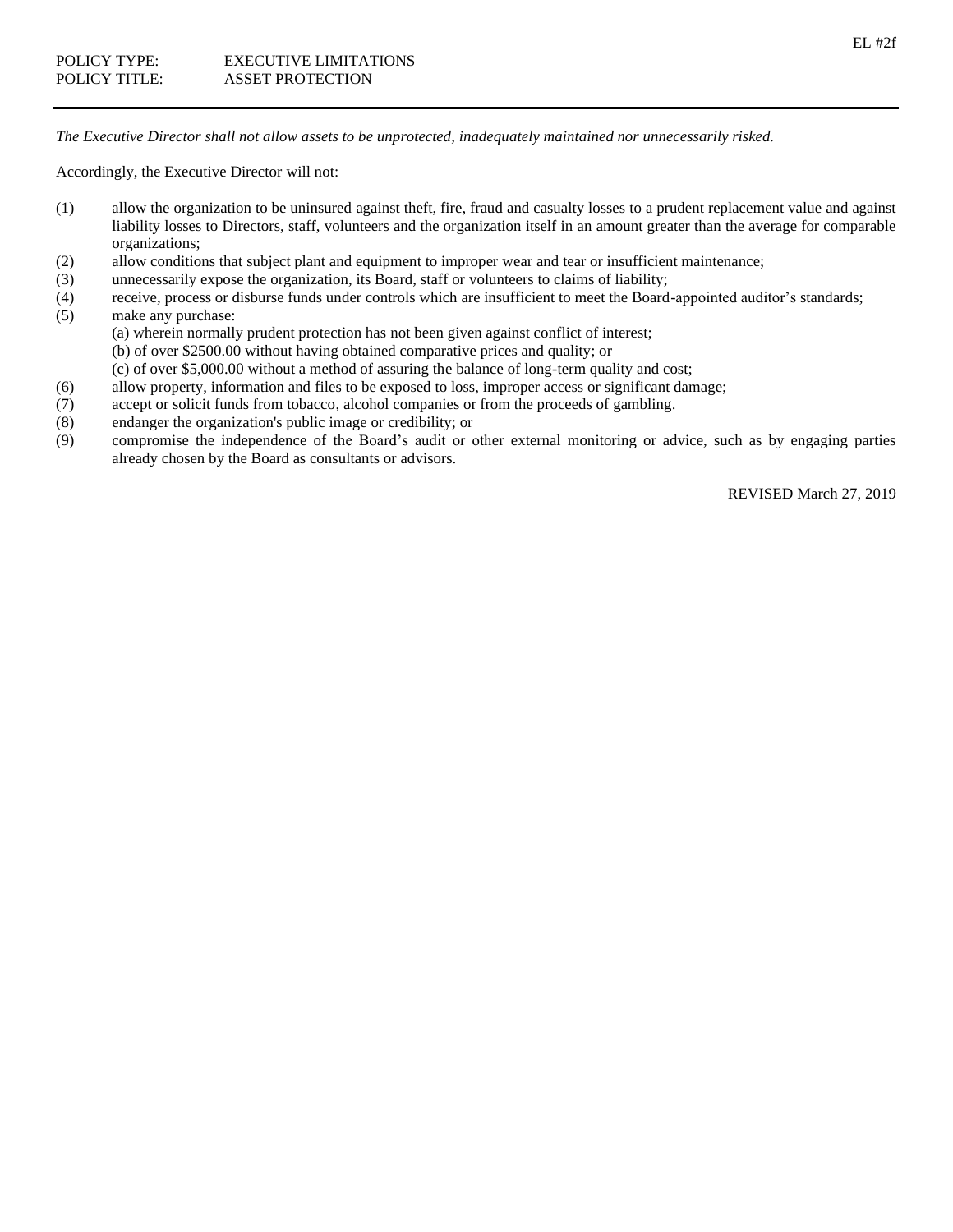*The Executive Director shall not permit the Board to be uninformed or unsupported in its work.*

Accordingly, the Executive Director will not:

- (1) neglect to submit monitoring data required by the Board (see policy on Monitoring Executive Performance BMD #2e) in a timely, accurate and understandable fashion; directly addressing provisions of the Board policies being monitored;
- (2) allow the Board to be unaware of fail to provide the Board with a monitoring report in May providing sufficient detail to allow the Board to complete the Declaration of Compliance, which it has to submit and post (within 90 days of the agency's fiscal year end, i.e., in June) as a requirement of the Multi-Sector Service Accountability Agreement; or
- (3) allow the Board to be unaware or fail to inform the Board of any failure to meet obligations in contracts with other funders.
- (4) let the Board be unaware of relevant trends, anticipated adverse media coverage, threatened or pending lawsuits, material external and internal changes; particularly changes in the assumptions upon which a Board policy has been previously established;
- (5) allow the Board to be unaware if, in the Executive Director's opinion, the Board is not in compliance with its own policies in Governances Process and Board-Management Delegation, particularly in the case of Board behaviour which is detrimental to the work relationship between the Board and Executive Director;
- (6) allow the Board to be without decision information required periodically by the Board or let the Board be unaware of relevant trends;
- (7) present information in unnecessarily complex or lengthy form, or in a form that fails to differentiate among information of 3 types: monitoring, decision preparation, and other;
- (8) allow the Board to be without an approved communications plan;
- (7) favour or privilege certain Board members over others or fail to deal with the Board as a whole except when (a) fulfilling individual requests for information, or (b) responding to officers or committees duly charged by the Board;
- (8) allow the Board to be unaware of an actual or anticipated non-compliance with any policy of the Board; or
- (9) fail to supply for the consent agenda all items delegated to the Executive Director; yet required by law or contract to be Board-approved, accompanied by the corresponding monitoring assurance.
- (10) allow the Board Chairperson to be unsupported in producing each Board meeting agenda to be posted on the agency's Board portal website two weeks prior to a regularly scheduled Board meeting with the following exception. The Board meeting scheduled for the month of June will require an agenda posted to the Board portal website a one week prior to the Board meeting. Attachments related to the Board meeting agenda may be posted up until 3 days prior to the Board meeting following which that item will be deferred to the next regularly scheduled meeting.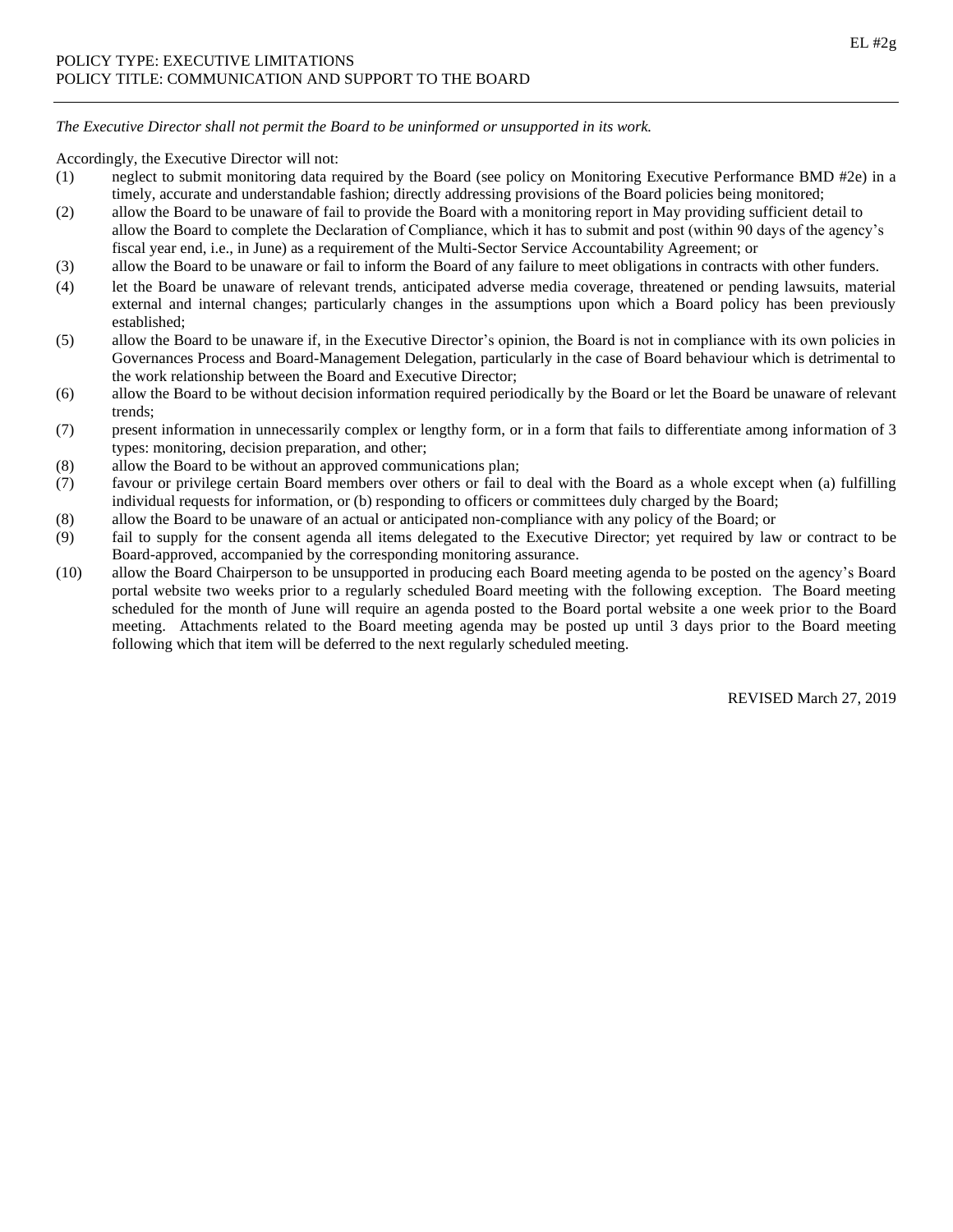*In order to protect the Board from the sudden loss of Executive Director's services, the Executive Director shall not operate without at least one individual familiar with Board and Executive Director issues and procedures, who could temporarily assume the role of Executive Director. In addition, the Executive Director shall not operate without an explicit line of temporary emergency succession.*

#### *In the case of a planned departure by the Executive Director:*

With the support of the Executive Director and the Manager of Human Resources and Administration, the Board will seek a replacement for the Executive Director following, in as far as it applies, agency policies and procedures.

*In the case of an unplanned vacancy of the Executive Director position:*

- (1) the designated alternate for the Executive Director will assume the role on an acting basis (This individual will have to enter into a Performance Agreement as required by the Multi-Sector Service Accountability Agreement. The Board, with the assistance of the Manager of Human Resources and Administration, will develop a Performance Agreement using the one in effect under the previous Executive Director as a guide or template); and
- (2) with the support of the Manager of Human Resources and Administration the Board will seek a replacement for the Executive Director following, in as far as it applies, agency policies and procedures.

#### -------------------------------------

The Executive Director will ensure that the Manager of Human Resources and Administration maintains an active and up-to-date file on Executive Succession including the most current version of Marty, Dick, et al, Recruiting A Health Care CEO: The Definitive Guide For Boards. Ottawa: CHA Press and the sample CEO Employment Contract from an online seminar entitled Role of Board Members and CEO Relationships.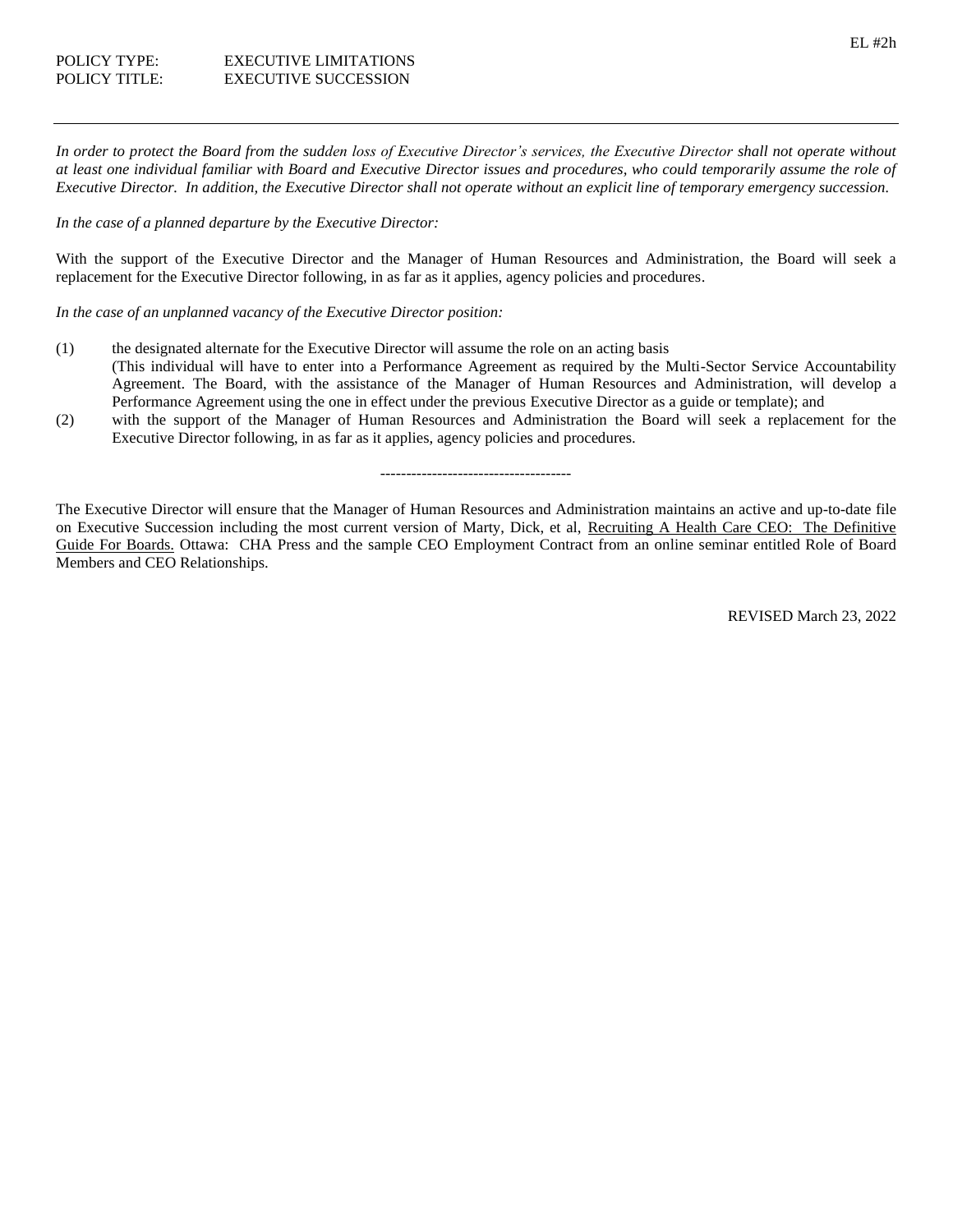*With respect to the environment, the Executive Director shall not fail to take action to reduce any negative impact the organization may have.*

Accordingly, the Executive Director will not:

- (1) allow unnecessary use of motor vehicles;
- (2) allow unnecessary energy to be consumed by agency facilities;
- (3) make purchases without considering means to minimize their negative environmental impact;
- (4) operate without appropriate use of, local recycling programs; or
- (5) invest in environmentally unethical financial vehicles.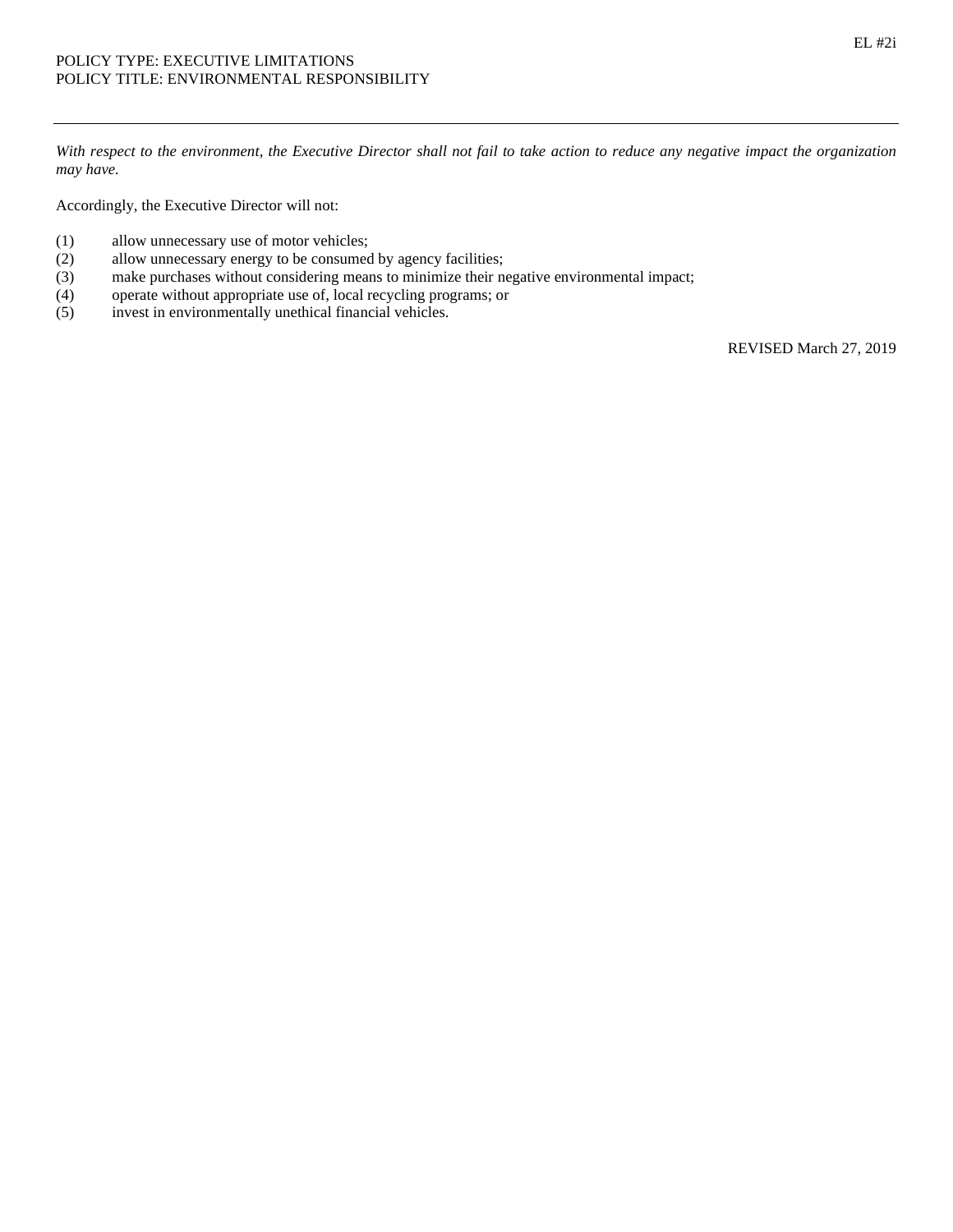*The Executive Director shall not use any unrestricted funds and allow the Board to be unaware of any change in the unrestricted funds of which they should be aware.*

Accordingly, the Executive Director will not:

- 1. Allow unrestricted to be non-interest bearing;
- 2. spend and provide accounting of, as part of the budgeting for the fiscal year, an amount greater than 10% of the total amount of unrestricted funds as of March 31<sup>st</sup> of the previous fiscal year;
- 3. Fail to ensure a there is a minimum balance in the unrestricted funds account of 5% of the agency's annual budget of the previous fiscal year.
- 4. Fail to inform the Board of Directors of expenditures of the unrestricted funds over and above the amount set forth in item 2.

Reviewed: March 23, 2022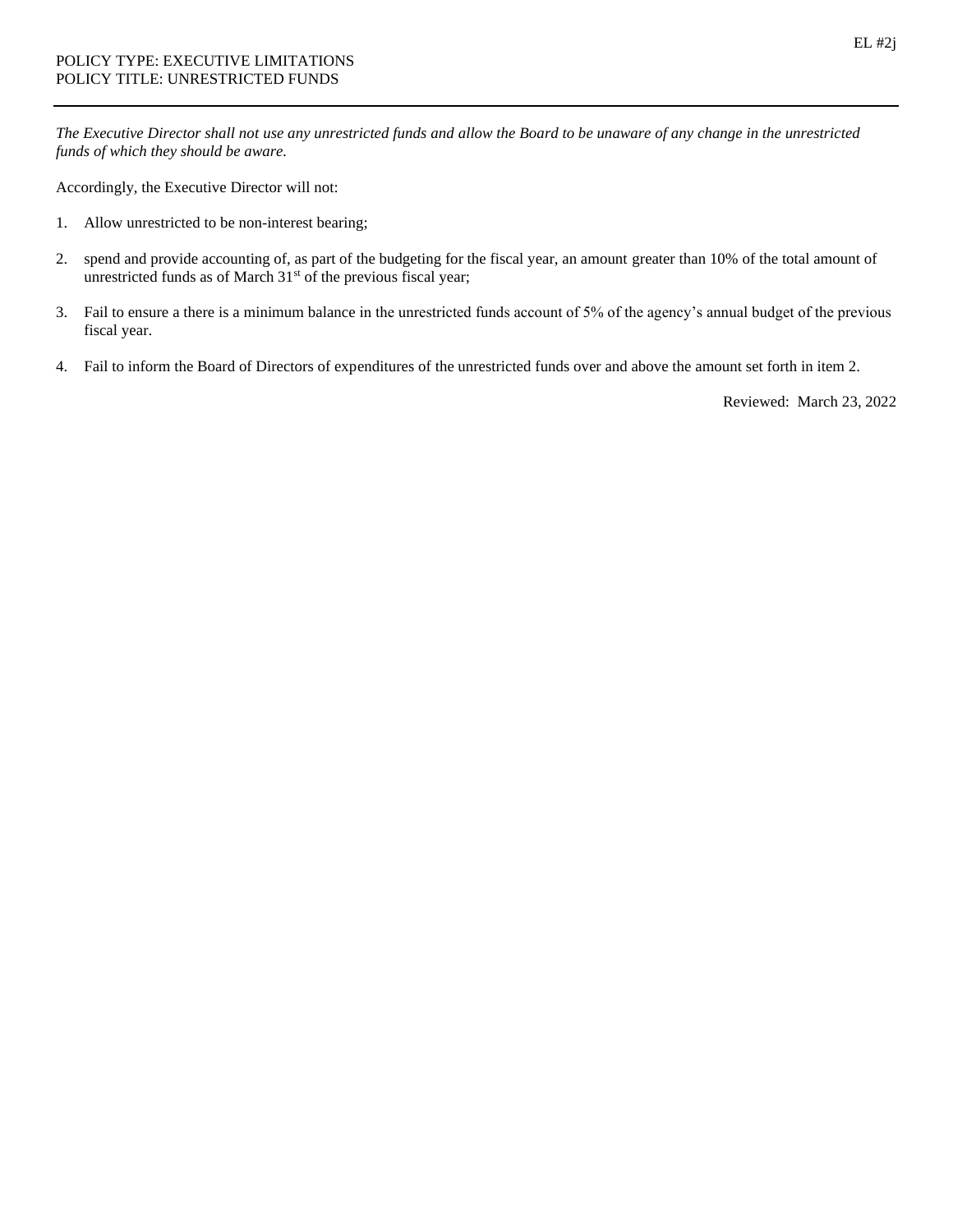The Executive Director shall not fail to maintain a risk management process and to notify the Board, in a timely manner, of any risks of which they should be aware. Accordingly, the Executive Director will not:

(1) fail to notify the Board, in a timely manner, of any "…moderate or serious risk of impact on the achievement of the Multi-Sector Service Accountability Agreement"; [in order for the Board to meet its obligation to report same to Ontario Health (Central) formerly North Simcoe Muskoka Local Health Integration Network].

REVIEWED MARCH 23, 2022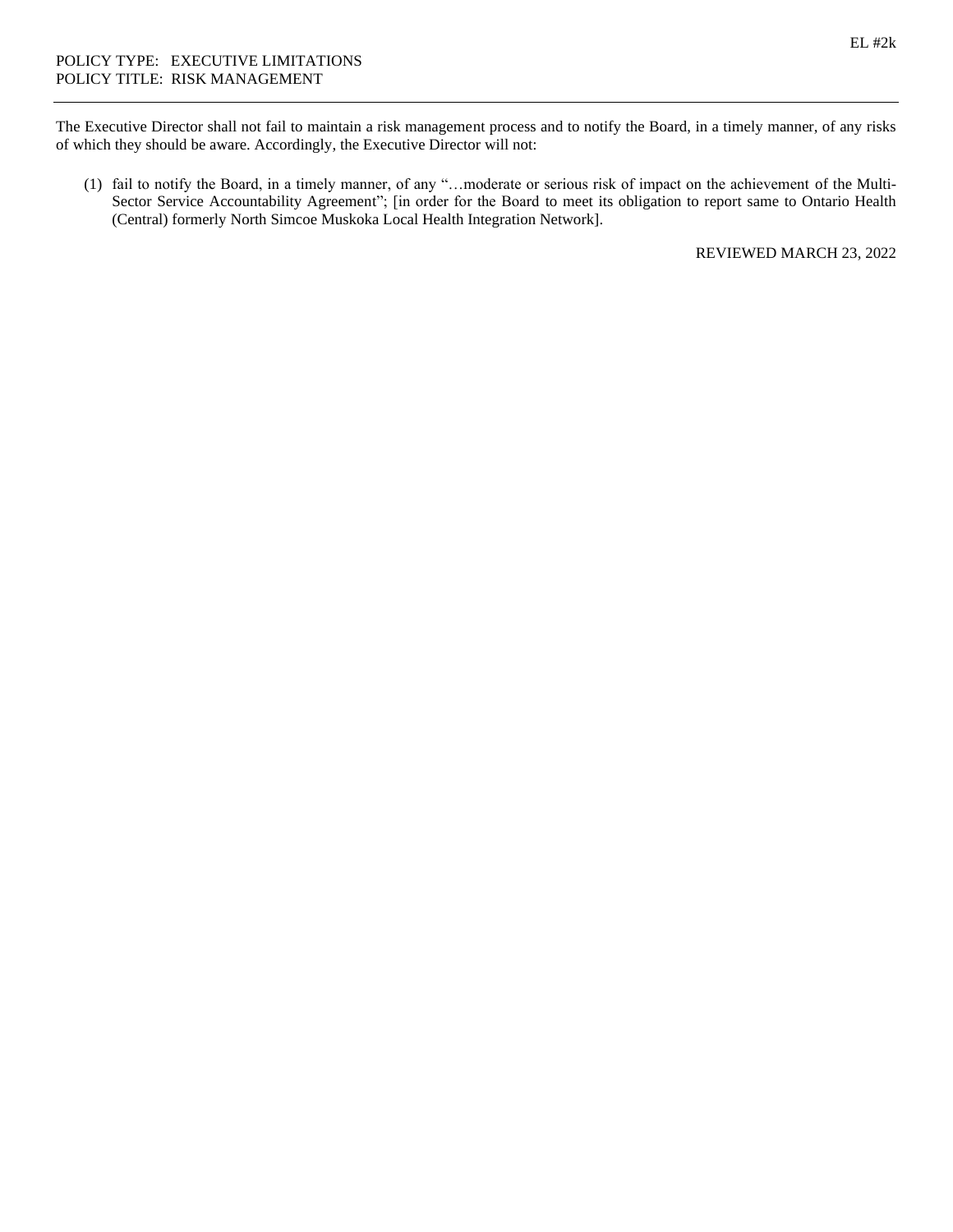The purpose of the Board is to:

- (1) Represent the interests of the moral ownership, defined as the people of Muskoka and Parry Sound. The Board will proactively pursue ownership input, not waiting for input to be initiated by owners;
- (2) Determine the benefits that the organization will provide, keeping a long term, strategic perspective, (the Ends policies) and;
- (3) Ensure that the operating organization accomplishes what it should (described in the Ends policies) in ways that the Board determines are acceptable (described in the Executive Limitations policies).

REVIEWED June 25, 2021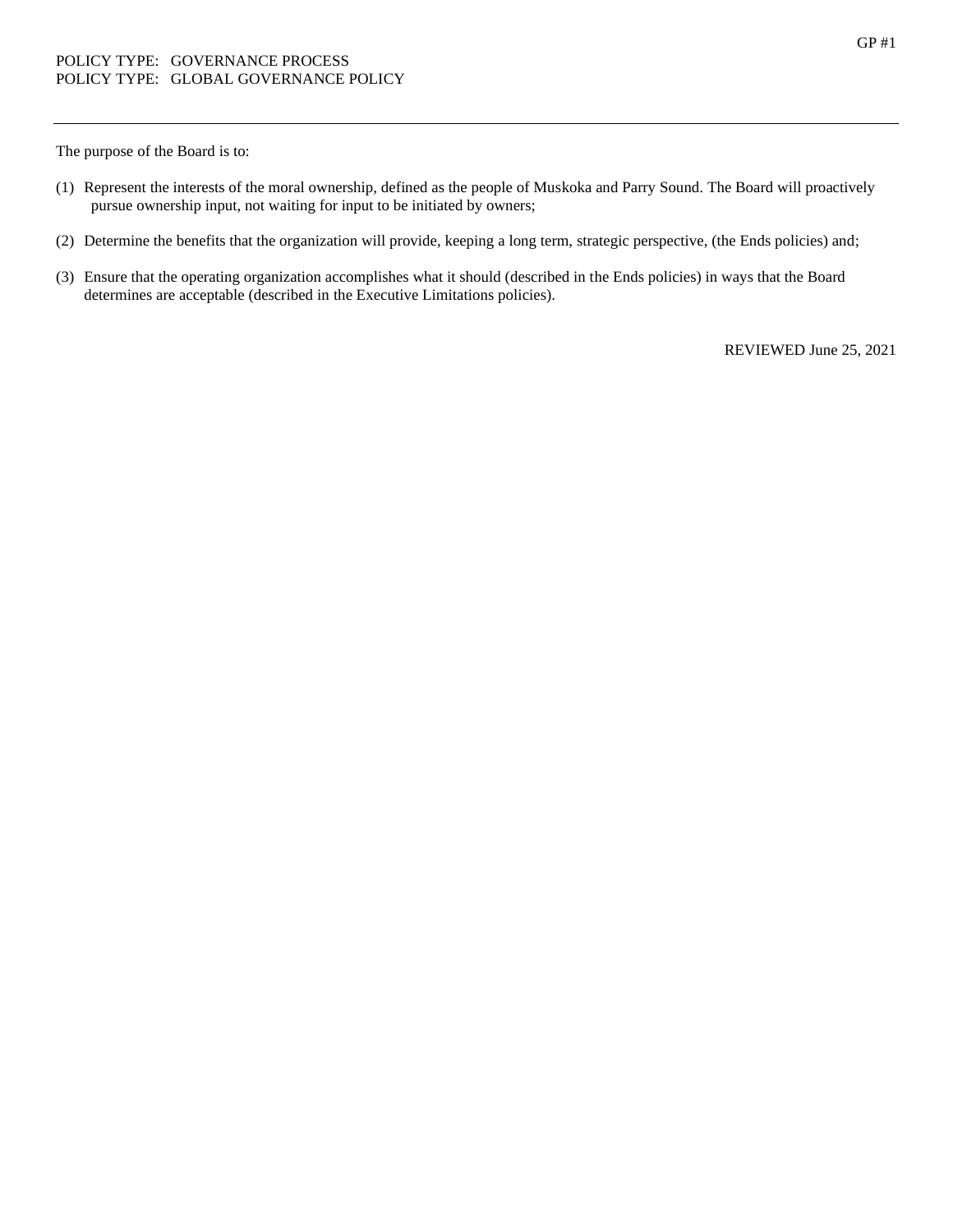The Board, as a group, represents the ownership interest of the organization.

Accordingly:

- (1) although Directors are drawn from particular groups and/or geographic areas, they must distinguish
- between the interests of the ownership as a whole and the interests of the group or geographic area and must advance the former even when it conflicts with the latter; and
- (2) Directors' ethical obligation is to represent the entire ownership, not specifically the organizations or geographic areas from which they are drawn, and therefore;
	- (a) appropriate broad-based input from the moral ownership must be sought and assimilated; and
	- (b) the full range of the views of the moral ownership as to purpose and cost of the organization must be incorporated into Board deliberations, not just those points of view held personally by Directors.

REVIEWED September 15, 2021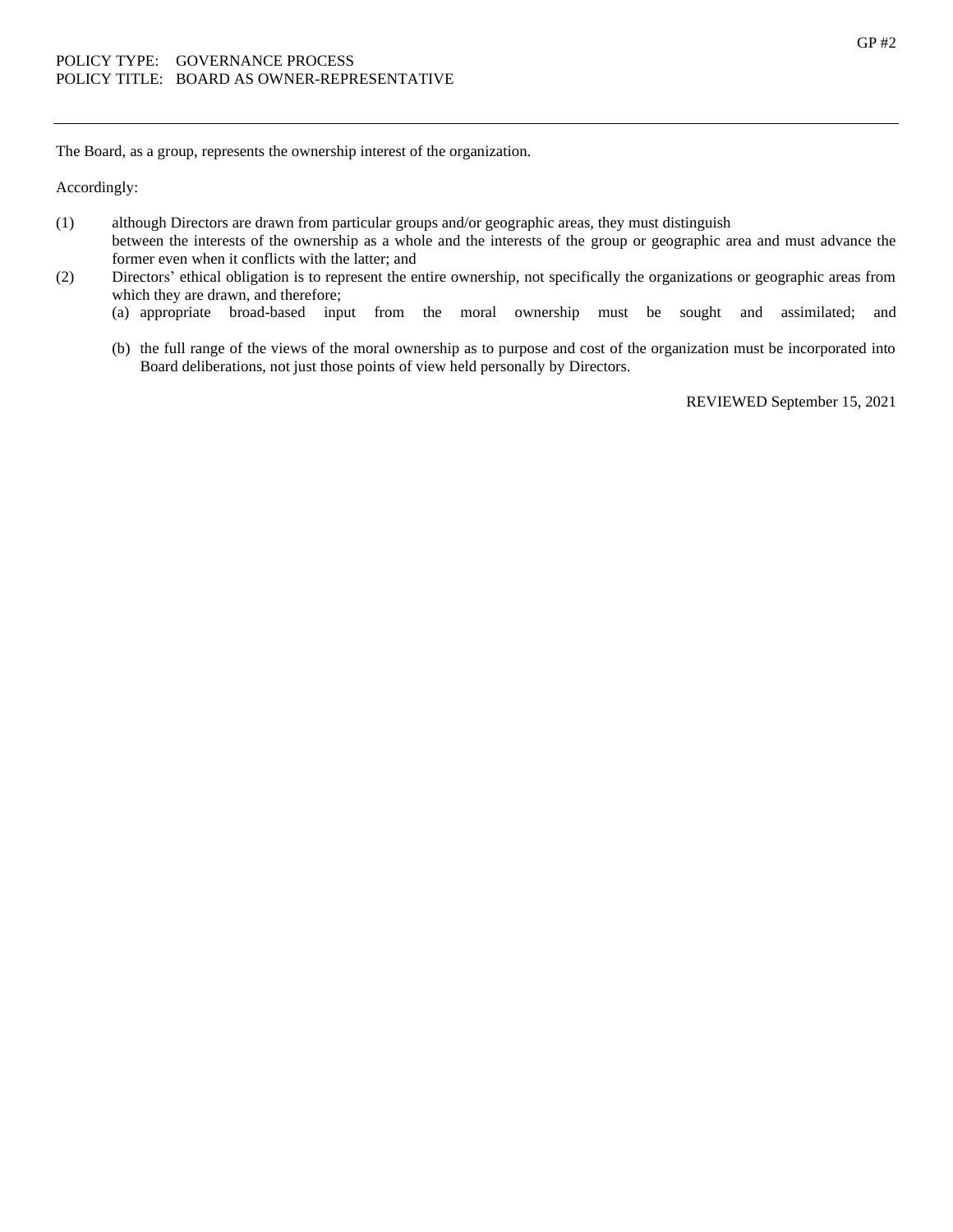*The Board will govern lawfully, observing the principles of the Policy Governance model, with an emphasis on (a) outward vision rather than on internal preoccupation, (b) encouragement of diversity in viewpoints, (c) strategic leadership more than administrative detail, (d) clear distinction of Board and executive roles, (e) collective rather than individual decision, (f) future rather than past or present, and (g) proactivity rather than reactivity.* 

Accordingly:

- (1) the Board will cultivate a sense of group responsibility. The Board, not the staff, will be responsible for excellence in governing. The Board will be the initiator of policy, not merely a reactor to staff initiatives. The Board will not use the expertise of individual members to substitute for the judgement of the Board, although the expertise of individual members may be used to enhance the understanding of the Board as a body;
- (2) the Board will direct, control, and inspire the organization through the careful establishment of broad written policies reflecting the Board's values and perspectives. The Board's major policy focus will be on the intended long-term impacts outside the staff organization, not on the administrative or programmatic means of attaining those effects;
- (3) the Board will enforce upon itself whatever discipline is needed to govern with excellence. Discipline will apply to matters such as attendance, preparation for meetings, policy-making principles, respect of roles, and ensuring the continuance of governance capability. Although the Board can change its governance process policies at any time, it will scrupulously observe those currently in force;
- (4) continual Board development will include orientation of new Directors in the Board's governance process and periodic Board discussion of process improvement;
- (5) the Board will allow no officer, individual, or committee of the Board to hinder or be an excuse for not fulfilling group obligations;
- (6) the Board will monitor and discuss the Board's process and performance at each meeting. Self-monitoring will include comparison of Board activity and discipline to policies in the Governance Process and Board-Management Delegation categories.

REVIEWED March 23, 2022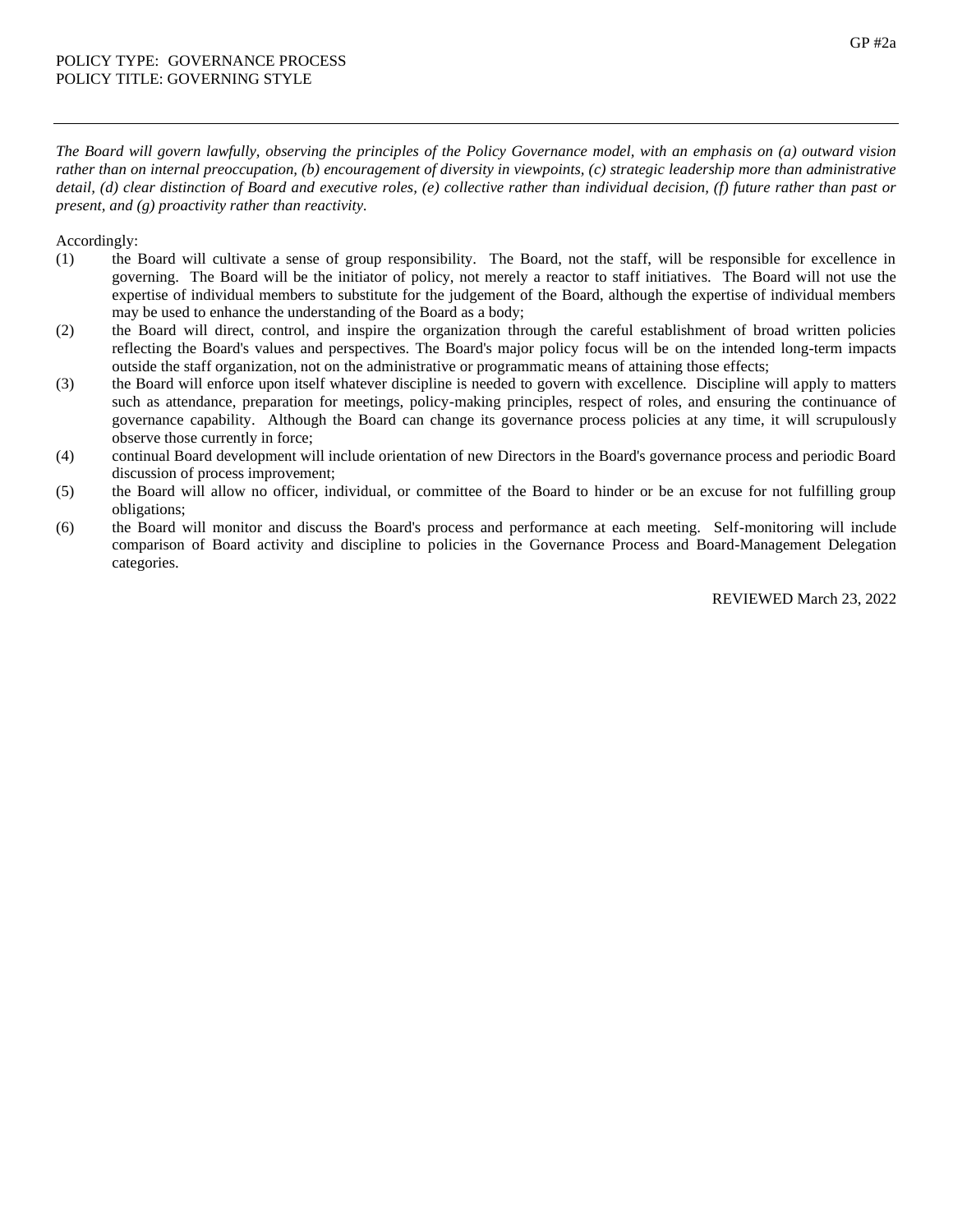*Specific job outputs of the Board, as an informed agent of the ownership, are those that ensure appropriate organizational performance.*

Accordingly, the Board will provide:

- (1) authoritative linkage between the ownership and the operational organization; and
- (2) written governing policies that realistically, address the broadest levels of all organizational decisions and situations:
	- (a) *Ends*: organizational impacts, benefits, outcomes, recipients; beneficiaries, impacted groups; and their relative worth in cost or priority;
	- (b) *Executive Limitations*: constraints on executive authority that establish the prudence and ethics boundaries within which all executive activity and decisions must take place;
	- (c) *Governance Process*: specification of how the Board conceives, carries out and monitors its own task;
	- (d) *Board-Management Delegation*: how power is delegated and its proper use monitored; the Executive Director role, authority, and accountability;
- (3) assurance of successful organizational performance on Ends and Executive Limitations;
- (4) operational decisions not delegated to the Executive Director; and
- (5) systemic advocacy on behalf of the organization for adequate funding and government policy consistent with our values, visions and mission.

REVEWED March 23, 2022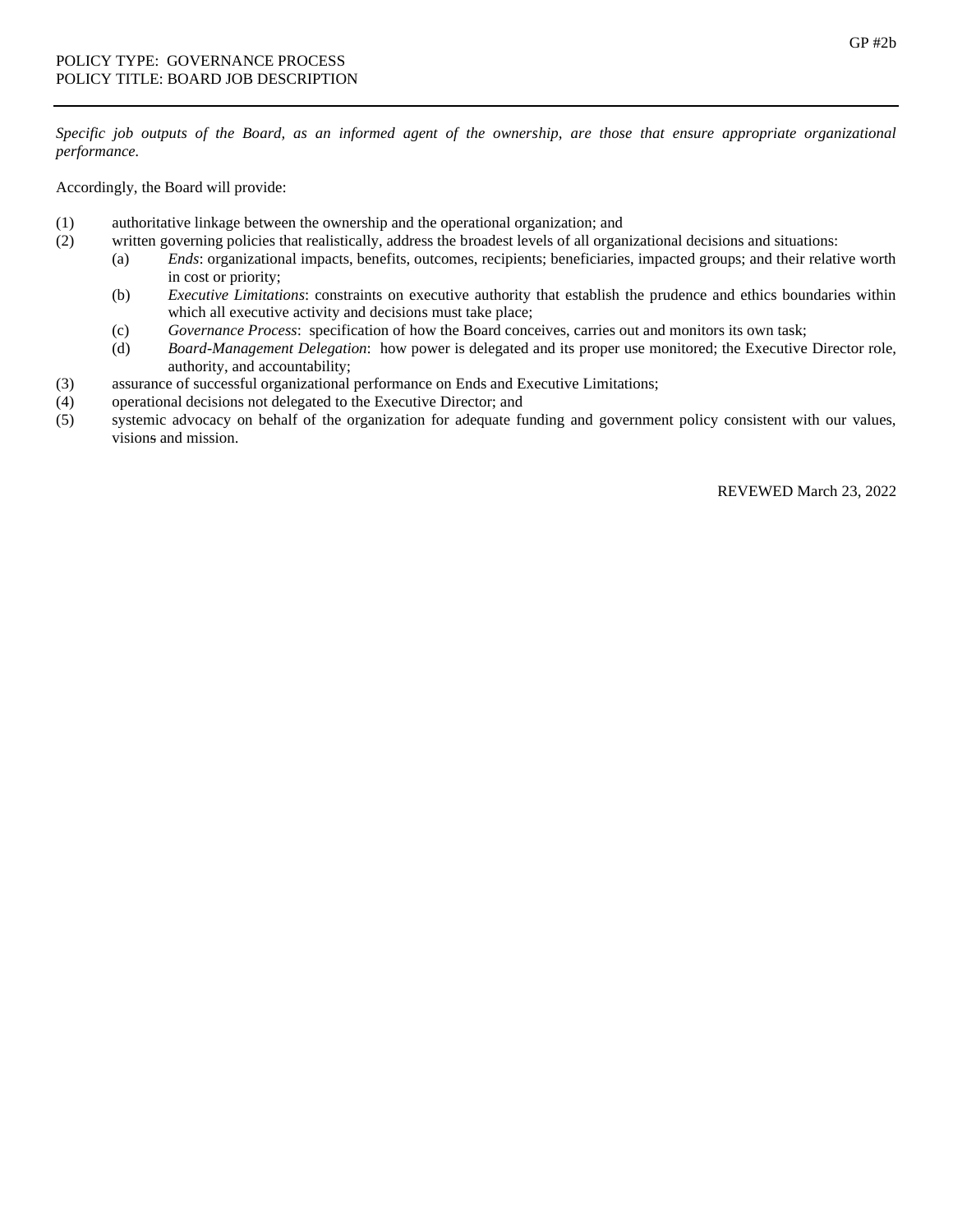*The Board commits itself and its members to ethical, businesslike and lawful conduct, including proper use of authority and appropriate decorum when acting as Directors. The following also applies, whenever appropriate, to all offices of the corporation, whether they are Directors or not. Ethical dilemmas will be resolved using the Ethics Framework.*

Accordingly:

- (1) members must have loyalty to the ownership, unconflicted by loyalties to staff, other organizations, and any personal interest as a consumer;
- (2) members must avoid potential, actual and perceived conflicts of interest with respect to their fiduciary responsibility, and therefore:
	- (a) there must be no self-dealing or business by a member with the organization. Members will annually disclose their involvements with other organizations, with vendors, or any association that might be or might reasonably be seen as being a conflict;
	- (b) when the Board is to decide upon an issue about which a member has an unavoidable conflict of interest, that member shall withdraw without comment not only from the vote, but also from the deliberation;
	- (c) Directors must not use their Board positions to obtain employment in the organization for themselves, family members or close associates. A Director who applies for employment must first resign from the Board;
	- (d) a Director is viewed as automatically being in a conflict of interest and should not be involved in debate, lobbying or voting on a personnel issue specific to a staff member who is directly serving or has directly served that Director or a close relative or friend of that Director; and
- (3) Directors may not attempt to exercise individual authority over the organization and therefore: Members' interaction with the Executive Director or with staff must recognize the lack of authority vested in individuals except when explicitly Board authorized;
	- (a) members' interaction with public, press or other entities must recognize the same limitation and the inability of any Director to speak for the Board except to repeat explicitly stated Board decisions;
	- (b) except for participation in Board deliberation about whether the Executive Director has achieved any reasonable interpretation of Board policy, members will not express individual judgments of performance of employees or the Executive Director;
	- (c) Board member interaction with the Executive Director and other staff within the organization must be directly related to matters pertaining to the Board. If a Board member has operational concerns, these concerns are to be vetted by the Board Chair, and if deemed appropriate, the Board chair will bring the concerns to the Board meeting. If warranted, the Executive Director will prepare a report within an appropriate time frame. Requests for direct inspection should be requested by the Board Chair at a Board meeting.
- (4) members will respect the confidentiality appropriate to issues of a sensitive nature;
- (5) members will be properly prepared for Board deliberation;
- (6) members will support the legitimacy and authority of the final determination of the Board on any matter, irrespective of the member's personal position on the issue;
- (7) members may make an annual financial contribution to the agency during the first quarter of the Board year (between the beginning of June and the end of August). The amount donated by individual members will be treated as confidential information;
- (8) the Board will determine how to deal with violation of Board policies by a Director.
- (9) while respecting the rights and dignity of all individuals, the Board will enforce upon itself and its members whatever discipline is necessary to govern with excellence. In consultation with the Board and at the discretion of the Chairperson, a Director may be asked to resign or take a leave of absence if they are unable to function in matters such as attendance, preparation, comprehension of role and policy-making principles. This will be handled in a caring, professional manner.
- (10) A copy of the latest version of the Ethics Framework is located on the CMHA Connects website and the Canadian Mental Health Association, Muskoka-Parry Sound Branch's website. The Board approved and adopted the Ethics Framework September 23, 2014.

Revised April 20, 2022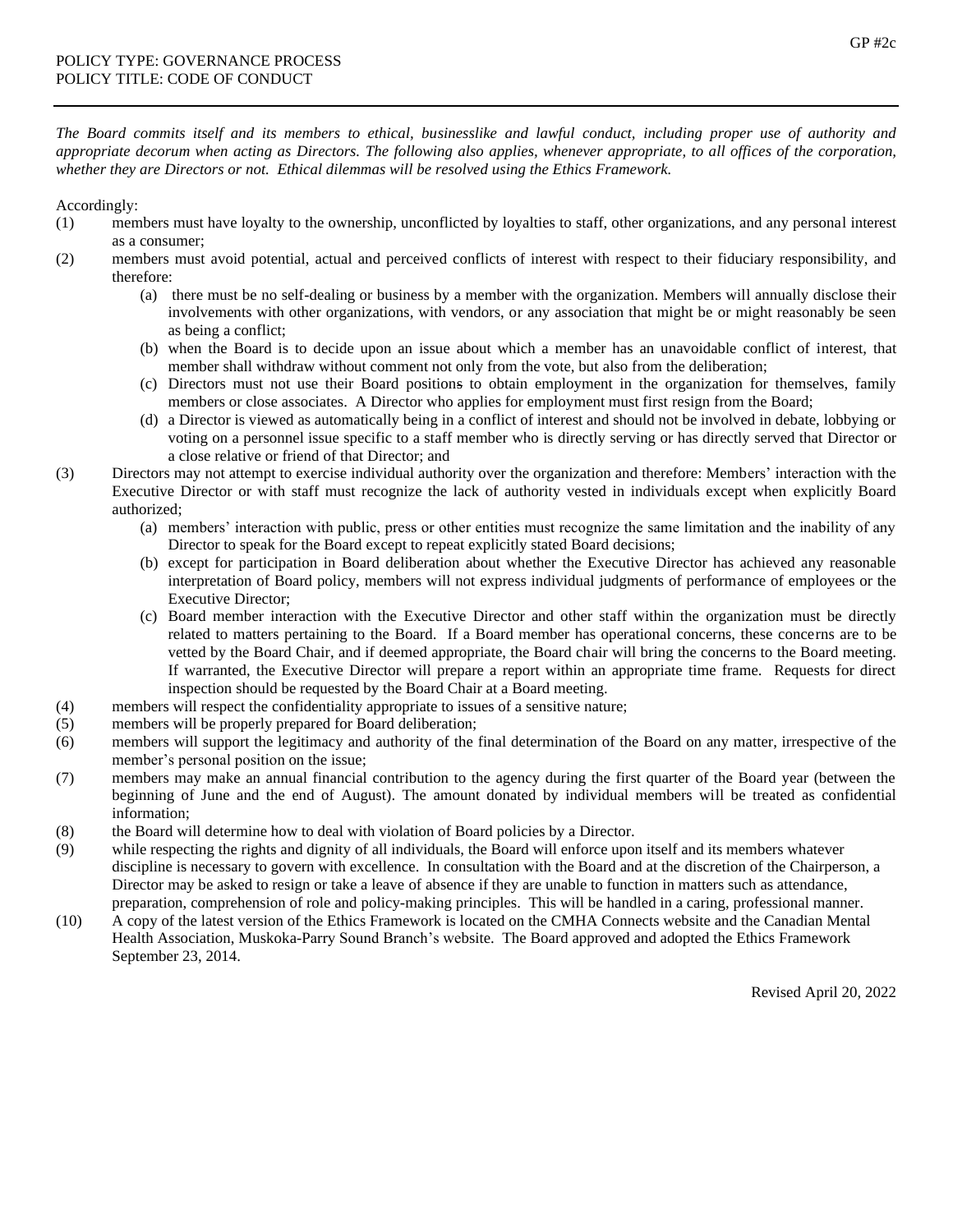*The Chairperson a specially empowered member of the Board, assures the integrity of the Board's process and, secondarily, occasionally represents the Board to outside parties.* 

Accordingly:

- (1) the assigned result of the Chairperson's job is that the Board behaves consistently with its own rules and those legitimately imposed upon it from outside the organization, and therefore;
	- (a) meeting discussion content will only be those issues which, according to Board policy, clearly belong to the Board to decide or to monitor;
	- (b) information that is for neither monitoring performance nor Board decisions will be avoided or minimized and always noted as such; and
	- (c) deliberation will be fair, open, and thorough, but also, timely, orderly and to the point;
- (2) the authority of the Chairperson consists in making decisions that fall within the topics covered by Board policies on Governance Process and Board-Management Delegation with the exception of (a) employment or termination of an Executive Director and (b) where the Board specifically delegates portions of this authority to others. The Chairperson is authorized to use any reasonable interpretation of the provisions in these policies and therefore:
	- (a) is empowered to chair Board meetings with all the commonly accepted power of that position, such as ruling and recognizing;
	- (b) has no authority to make decisions about policies created by the Board within Ends and Executive Limitations policy areas. Therefore, the Chairperson has no authority to supervise or direct the Executive Director;
	- (c) may represent the Board to outside parties in announcing Board-stated positions and in stating Chairperson decisions and interpretations within the area delegated to that role; and
	- (d) may delegate this authority, but shall remain accountable for its use.
- (3) specifically, the duties of the Board Chairperson are as follows:
	- (a) preside at all meetings of the Board and act as Chair of such meetings;
	- (b) preside at all meetings of the Corporation;
	- (c) report to the Members at the Annual General Meeting of the Corporation and at all such other times as the Chair may consider advisable or necessary, concerning the operations of the Corporation;
	- (d) have the right, in his/her discretion, to serve as an ex officio voting member of all standing and special committees;
	- (e) represent the Corporation at both public and other official functions; and
	- (f) assume and perform such other duties as may from time to time be assigned by the Board.
- (4) further, the duties of the Board Vice-Chairperson are as follows:
	- (a) have all the powers and perform all the duties of the Chair during the absence or disability of the Chair; and
	- (b) perform such other duties, if any, as may be from time to time be assigned by the Board.

Reviewed October 20, 2021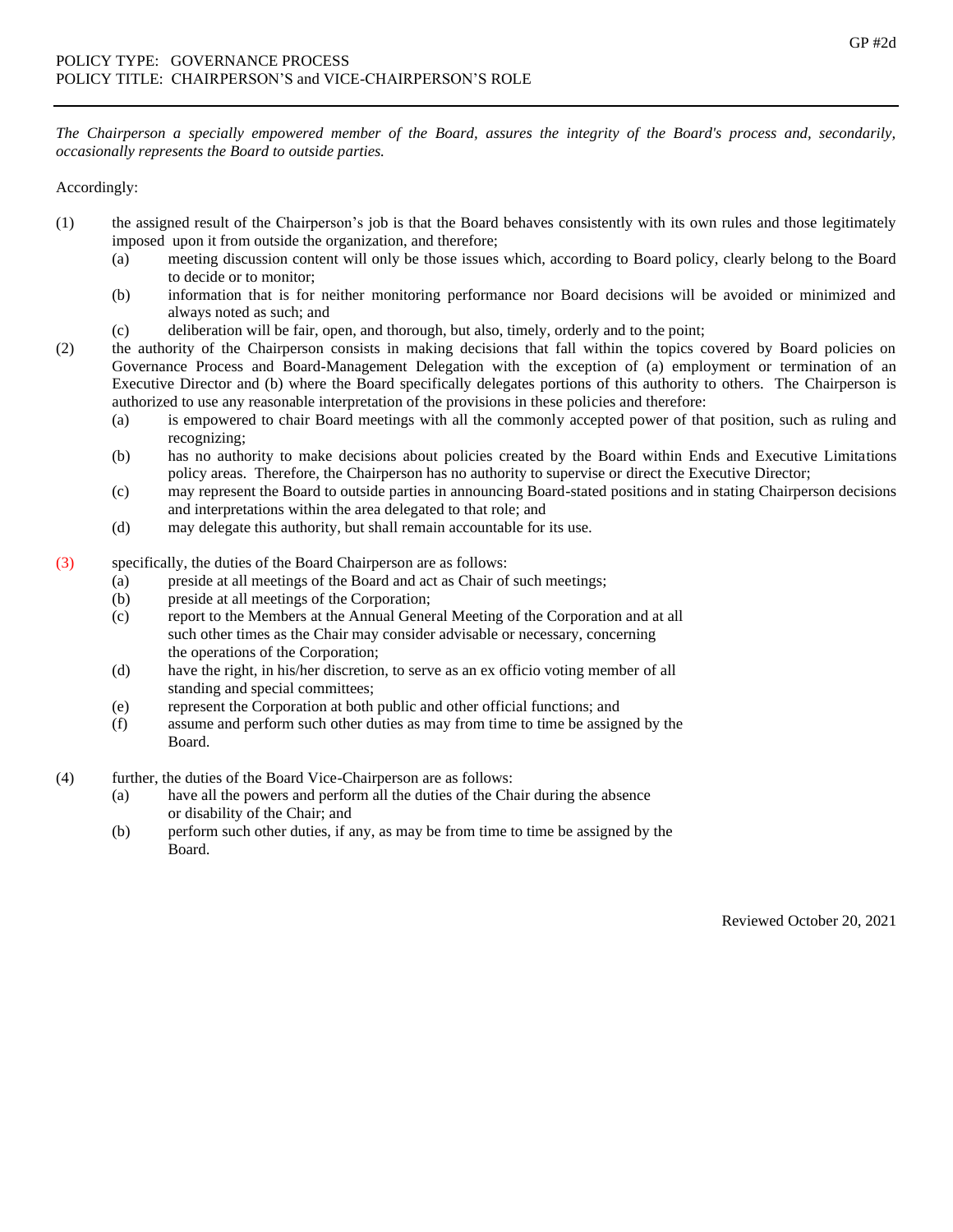*The Board Secretary-Treasurer is an officer of the Board whose purpose is to ensure the integrity of the Board's documents.*

Accordingly:

- (1) the assigned result of the Secretary-Treasurer's job is to see to it that all Board documents and filings are accurate and timely and therefore:
	- (a) policies will be current in their reflection of Board decisions. Decisions upon which no subsequent decisions are to be based, such as consent agenda decisions, motions to adjourn, and staff or Director recognitions need not be placed in policy;
	- (b) policies will rigorously follow Policy Governance principles;
	- (c) by-law elements necessary for legal compliance and for consistency with the principles of Policy Governance will be known to the Board;
	- (d) requirements for format, brevity, and accuracy of Board minutes will be known to the Executive Director;
	- (e) the Corporate Minute Book should be complete and accessible.
- (2) the Secretary-Treasurer will serve on the Nominating, By-Law Review and Risk Management Committee; and
- (3) the Secretary-Treasurer will authorize the expense claims of Directors and the Executive Director.
- (4) Review Volunteer hours submitted

## *Notification of the following will be completed by the Secretary-Treasurer or delegate as follows:*

- (1) The Ministry of Government Services will be notified as follows:(a) within 15 days following every Annual General Meeting of changes/additions to the Board of
	- Directors and;
	- (b) within 15 days following the Board meeting where changes/additions to the Board of Directors are announced.
- (2) Revenue Canada will be notified of changes/additions to the Board of Directors as part of the Charity Return completed by the auditor. The Charity Return will be completed on or before September 30<sup>th</sup> each year.

REVISED January 19, 2022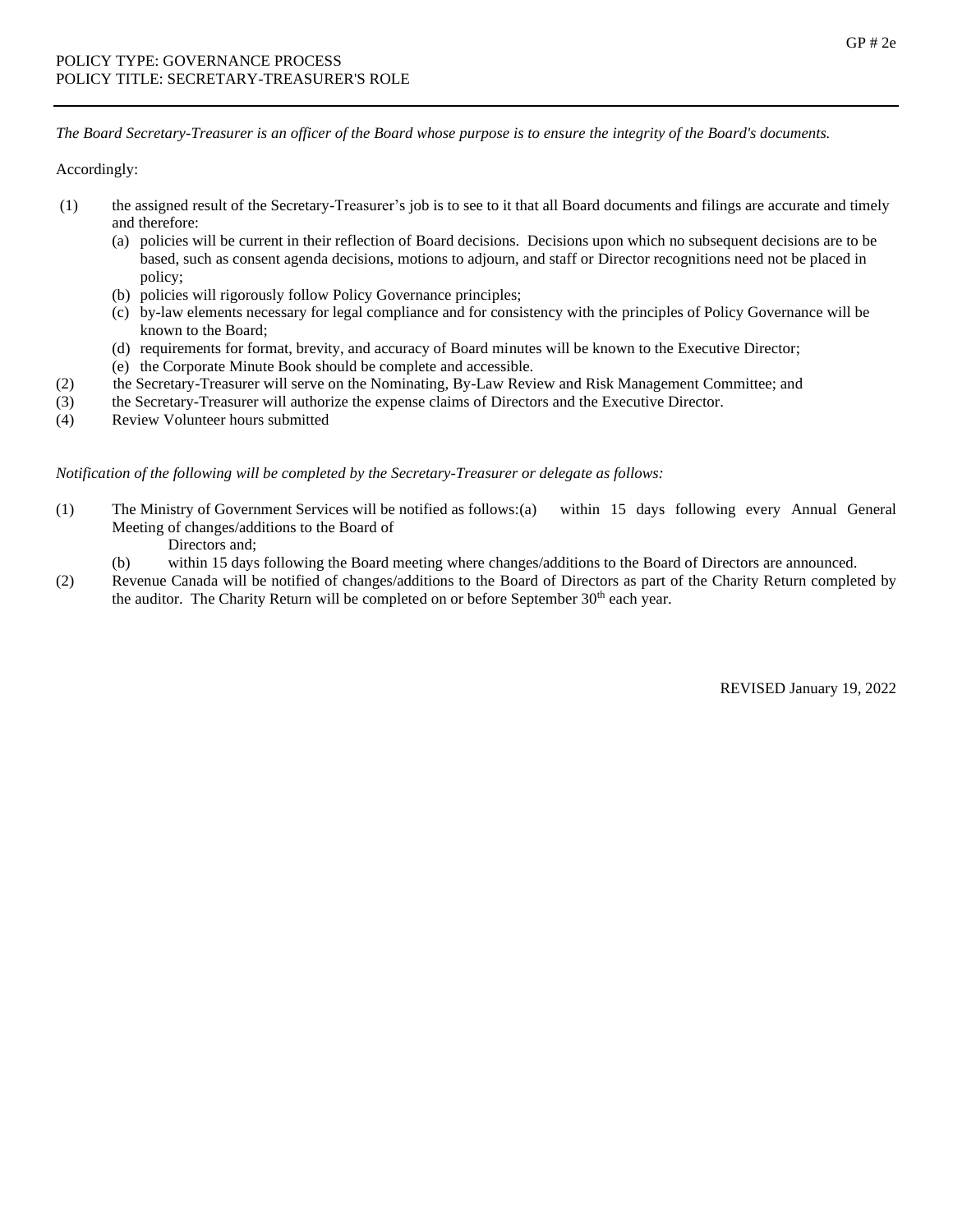*Board committees, when used, will be assigned so as to reinforce the wholeness of the Board's job and so as never to interfere with delegation from Board to Executive Director.*

Accordingly;

- (1) Board committees are to help the Board do its job, not to help or advise the staff. Committees ordinarily will assist the Board by preparing policy alternatives and implications for Board deliberation. In keeping with the Board's broader focus, Board committees will normally not have direct dealings with current staff operations;
- (2) Board committees may not speak or act for the Board except when formally given such authority for specific and timelimited purposes. Expectations and authority will be carefully stated in order not to conflict with authority delegated to the Executive Director;
- (3) Board committees cannot exercise authority over staff. The Executive Director works for the full Board, and will therefore not be required to obtain approval of a Board committee before an executive action;
- (4) Board committees are to avoid over-identification with organizational parts rather than the whole. Therefore, a Board committee that has helped the Board create policy on some topic will not be used to monitor organizational performance on that same subject.
- (5) committees will be used sparingly and ordinarily in an ad hoc capacity; and
- (6) this policy applies only to any group that is formed by Board action, whether or not it is called a committee and regardless of whether the group includes Director. It does not apply to committees formed under the authority of the Executive Director;
- (7) committees will comply with Ethical Fundraising & Financial Accountability Code and the Ethics Framework

REVIEWED May 18, 2022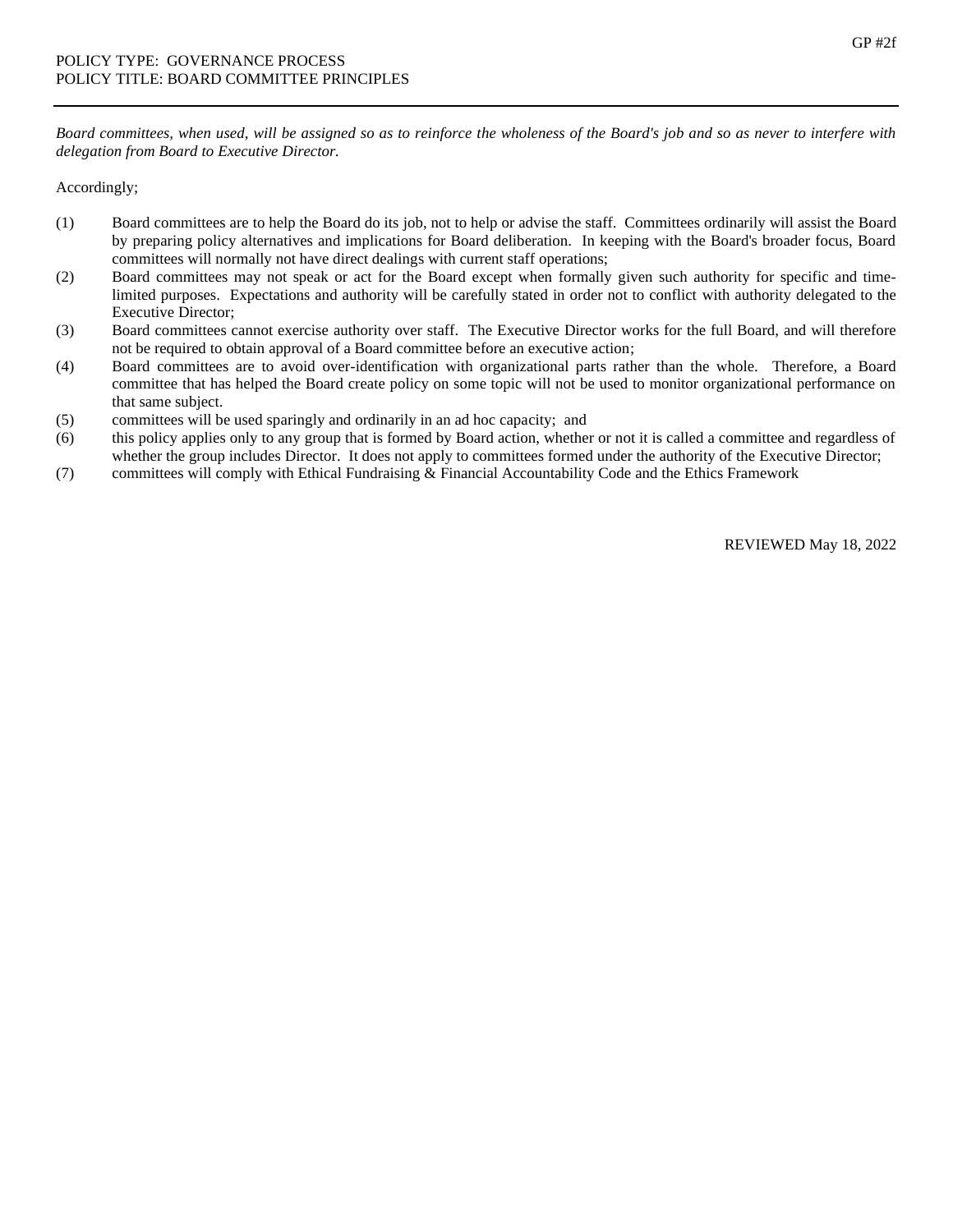## POLICY TYPE: GOVERNANCE PROCESS POLICY TITLE: BOARD COMMITTEE STRUCTURE

*A committee is a Board committee only if its existence and charge come from the Board, regardless whether Directors sit on the committee. The only standing Board committees are those which are set forth in this policy. Unless otherwise stated, a committee ceases to exist as soon as its task is complete. Timely reporting to the Board shall be by submission of a written report, following each meeting, with appropriate verbal comment by the committee chair, (who, in all cases, will be chosen from among the Directors on the committee).*

## Accordingly Standing Committees are:

- (1) *Annual General Meeting Event Committee:*
	- 1. Annual General Meeting Event
	- (b) **Composition:**
		- 1. membership shall consist of at least two Directors and others as deemed necessary by the Board.
- (2) *Nominating Risk and By-Law Review Committee:*

## (a) **Product**:

- 1. properly screened potential Directors as required
- 2. candidates for Board offices as required
- 3. annually reviewed by-laws and recommended changes to be processed at the Annual General Meeting Event
- 4. review of Letters Patent against by-laws and Board policies every five years
- 5. review of Board Policies
- 6. review Risk Management reports

## (b) **Composition:**

membership shall consist of the Secretary-Treasurer and at least 1 other Director, the Executive Director(in an ex officio, non-voting capacity) or designate and others as deemed necessary by the Board. The Secretary-Treasurer will be the Chair of the committee

### Ad Hoc Committees are:

## (3) *Board Education Approval Committee:*

## (a) **Product:**

- 1. properly screened potential Board education opportunities
- 2. recommendations to the Board regarding educational opportunities
- 3. annual education expenses no greater than the amount allocated

## (b) **Composition:**

1. membership shall consist of at least 2 Directors with at least 1 Director who was a member of the Board Education Approval Committee

#### (4) *Board Strategic Planning Committee*

## (a) **Product:**

1. Agency's Strategic Plan is properly planned for and implemented on a three-five year cycle.

## To achieve this, a

2. Board committee will be appointed every four years at the first meeting of the Board following the AGM to develop for implementation by the Board and the ED, the Organization's Strategic Plan; the four years rotation shall be determined by the end of the Organization's Strategic Plan, whereby the committee will be established one year prior termination of the Organization Strategic Plan.

2. In conjunction with the Executive Director review of Annual Quality Improvement Plan as it relates to the agency's Strategic Plan

## (b) **Composition:**

1. membership shall consist of the Executive Director, and at least 2 Directors which includes at least 1 Board Director who was a previous member of this committee, and others as deemed necessary by the Board. Quorum shall consist of at least 2 Board Directors. A Board Director will be the Chair of the committee.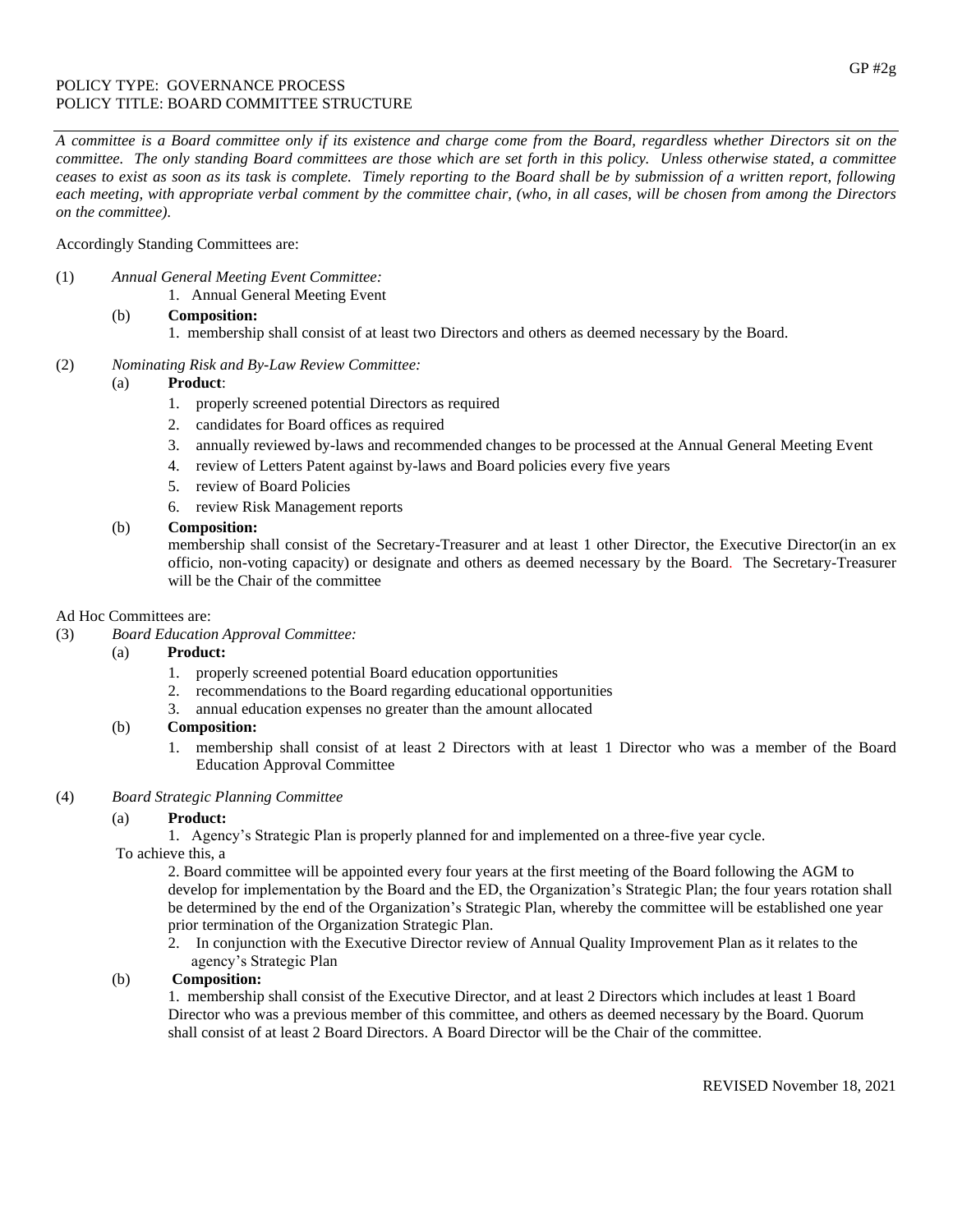*To accomplish its job outputs with a governance style consistent with Board policies, the Board will follow an annual agenda that (a) completes a re-exploration of the Ends policies annually; and (b) continually improves Board performance through attention to Board education and to enriched input and deliberation.*

## Accordingly,

- (1) in May, the Board will develop its agenda for the ensuing one-year period;
- (2) the cycle will start with the Board's development of its agenda for the next year, and therefore:
	- a. consultations with selected groups in the ownership or other methods of gaining ownership input will be determined and arranged in the first quarter, to be held during the balance of the year;
	- b. governance education and education related to Ends determination (presentations by futurists, demographers, advocacy groups, staff and so on) will be arranged in the first quarter, to be held during the balance of the year; and
	- c. a Director may recommend or request an item for Board discussion by submitting the item to the Board Chair no later than five days before the Board meeting;
- (3) throughout the year, the Board will attend to consent agenda items as expeditiously as possible;
- (4) when Board authorization is required for a matter consistent with Board policy and agenda strategic direction and time constraints do not permit the issue to be brought before the Board as a whole, the Director with signing authority are authorized to sign on behalf of the Board. The issue would then be submitted to the Board as a whole at the next meeting for ratification, usually as a consent agenda item;
- (5) Executive Director remuneration and professional development funding will be decided after a review of monitoring reports received in the last year – during the month of May

REVISED May 18, 2022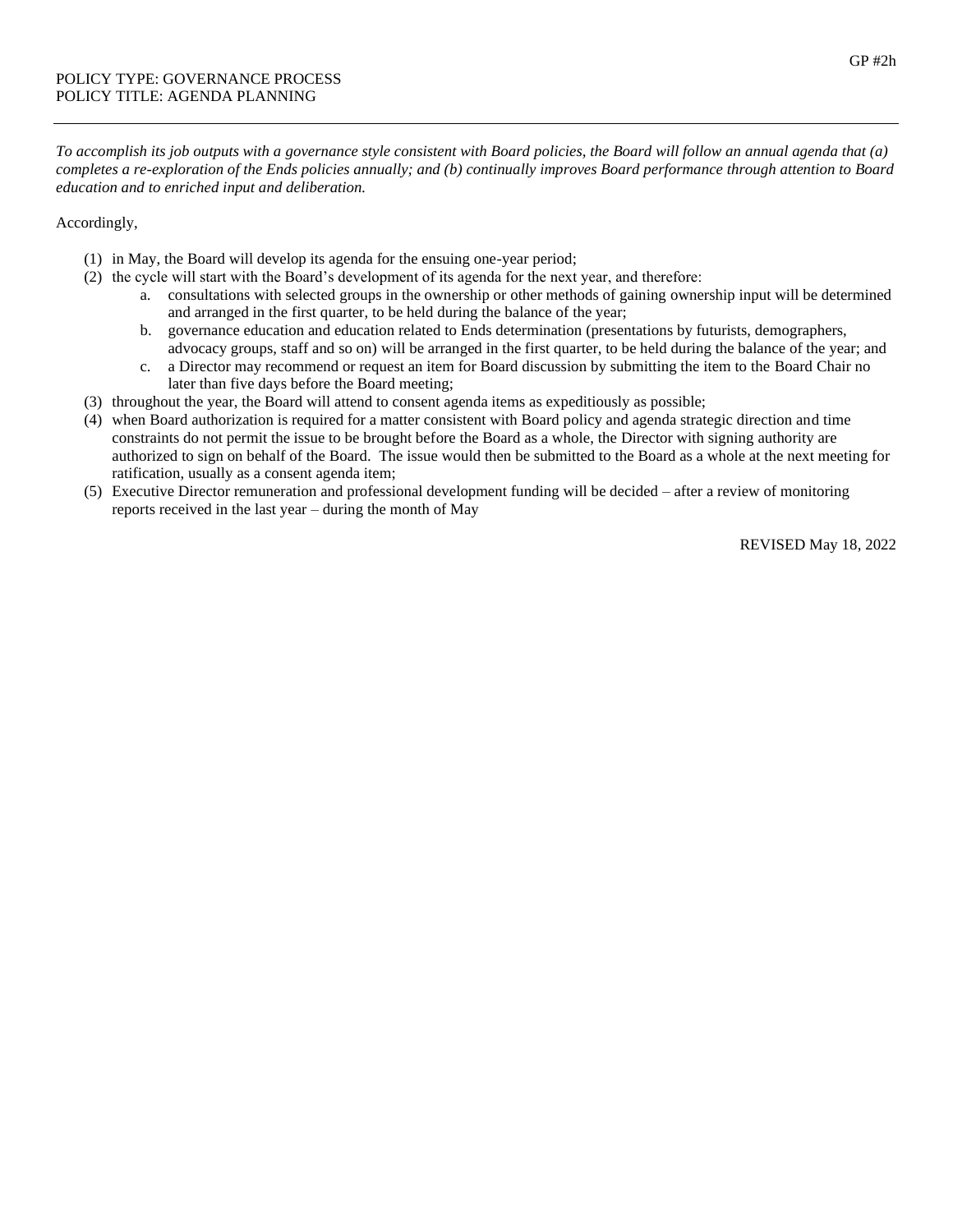*Because poor governance costs more than learning to govern well, the Board will invest in its governance capacity.*

- (1) Board skills, methods, and supports will be sufficient to assure governing with excellence and therefore:
	- (a) training and retraining will be used liberally to orient new Directors and candidates for Directorship, as well as to maintain and increase existing Director skills and understanding.
	- (b) outside monitoring assistance will be arranged so that the Board can exercise confident control over organizational performance. This includes but is not limited to fiscal audit.
	- (c) outreach mechanisms will be used as needed to ensure the Board's ability to listen to owner viewpoints and values;
- (2) 0.49% of the operational funding of the agency will be allocated for Board expenses and:
	- (a) of this sum 25% will be allocated for the Annual General Meeting Event. Gifts to Directors and staff in recognition of length of service will be covered by this allocation.

The spending on such gifts is as follows:

| <b>Board Director</b> | 6 years  | \$100.00 |
|-----------------------|----------|----------|
| <b>Staff</b>          | 5 years  | \$50.00  |
|                       | 10 years | \$100.00 |
|                       | 15 years | \$150.00 |
|                       |          |          |

| л усагы  | OU.UU                                |
|----------|--------------------------------------|
| 10 years | \$100.00                             |
| 15 years | \$150.00                             |
| 20 years | \$200.00                             |
| 25 years | \$250.00                             |
| 30 years | \$300.00 (see Agency policy III-180) |

For the purpose of Board recognition, a year is defined as a Board year (June-May);

- (b) of this sum, 10% will be allocated for the annual Board orientation/reorientation retreat.
- (c) of this sum, 40% will be allocated for Board and committee meeting expenses.
- (d) of this sum, 20% will be allocated for training, including attendance at conferences and workshops.
- (e) of this sum, 5% will be allocated for additional Board expenses including Director recruitment advertising, Board Leadership newsletter, etc.; and
- (3) A Board Director must complete a Board Director expense claim form (available on the website) and submit it to the Secretary-Treasurer at or before the Board meeting immediately following incurring the expense. Expenses incurred but not claimed by the end of the January Board meeting will not be reimbursed.
- (4) as of the end of the January Board meeting, any of the allocated funds not projected to be spent on Board expenses by the end of the fiscal year (April  $1<sup>st</sup>$  – March 31<sup>st</sup>) are available to be used by the Executive Director for agency expenses at her/his discretion.

REVISED April 21, 2021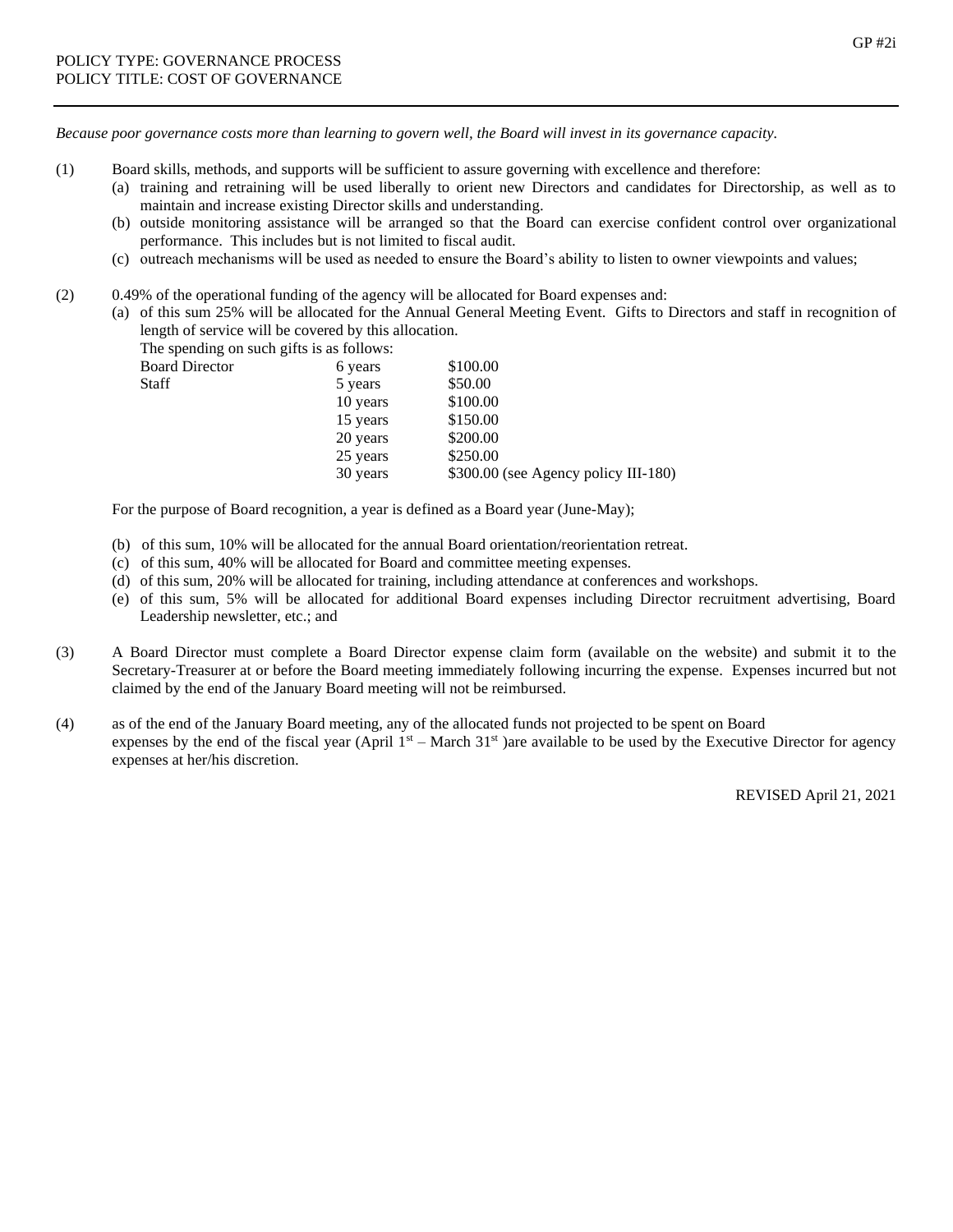*Directors will be chosen with care for their ability to participate constructively in the process of governing.*

Accordingly:

- (1) In order to preserve Board diversity and strength, it will be more important that the Board is comprised of individuals with various backgrounds and experiences rather than filling a vacancy simply because it exists;
- (2) a nomination or search process will determine that any potential Director possess or can develop qualities appropriate for the Board's task, therefore:
	- (a) understands the Board's approach to governance and accept the stringent Board discipline, including attendance requirements and participation in ongoing retraining;
	- (b) is able to join assertively in the debate of Board issues, with no reluctance to express dissent;
	- (c) is willing to commit time for official community functions that may include ownership/partnership for focus groups, committee work, community public relations, and possibly fundraising;
	- (d) is prepared to stand behind Board policies regardless of personal stands taken prior to the vote; and
	- (e) is willing to support the Executive Director when he/she has acted in compliance with reasonable interpretation of Board policies;
	- (f) must live at a primary permanent address in District of Municipality Muskoka or District of Parry Sound, and, upon moving from the District of Municipality Muskoka or District of Parry Sound
	- (g) pay to the Corporation such Membership fee as is from time to time required;
	- (h) submit to the Corporation a completed application, resume and references;
	- (i) participate in a selection interview
- (3) although individual Directors may choose to volunteer their specific talents to the Executive Director, they will not be chosen on the basis of this optional, non-governance activity.
- (4) Director must at all times have on file with the agency a Police Information Check Level 2 provided upon joining the Board no older than six months old and the results of which have been deemed acceptable to the Nominating, By-Law Review and Risk Management Committee. Annually, prior to the Board's annual review performance, the Directors will certify in writing there has been no changes to their Police Information Check – Level 2.
- (5) new members will be oriented thoroughly to the Board's process of governance within 6 months of their appointment. (see Board Policy New Director Orientation (GP #2m)

Revised January 19, 2022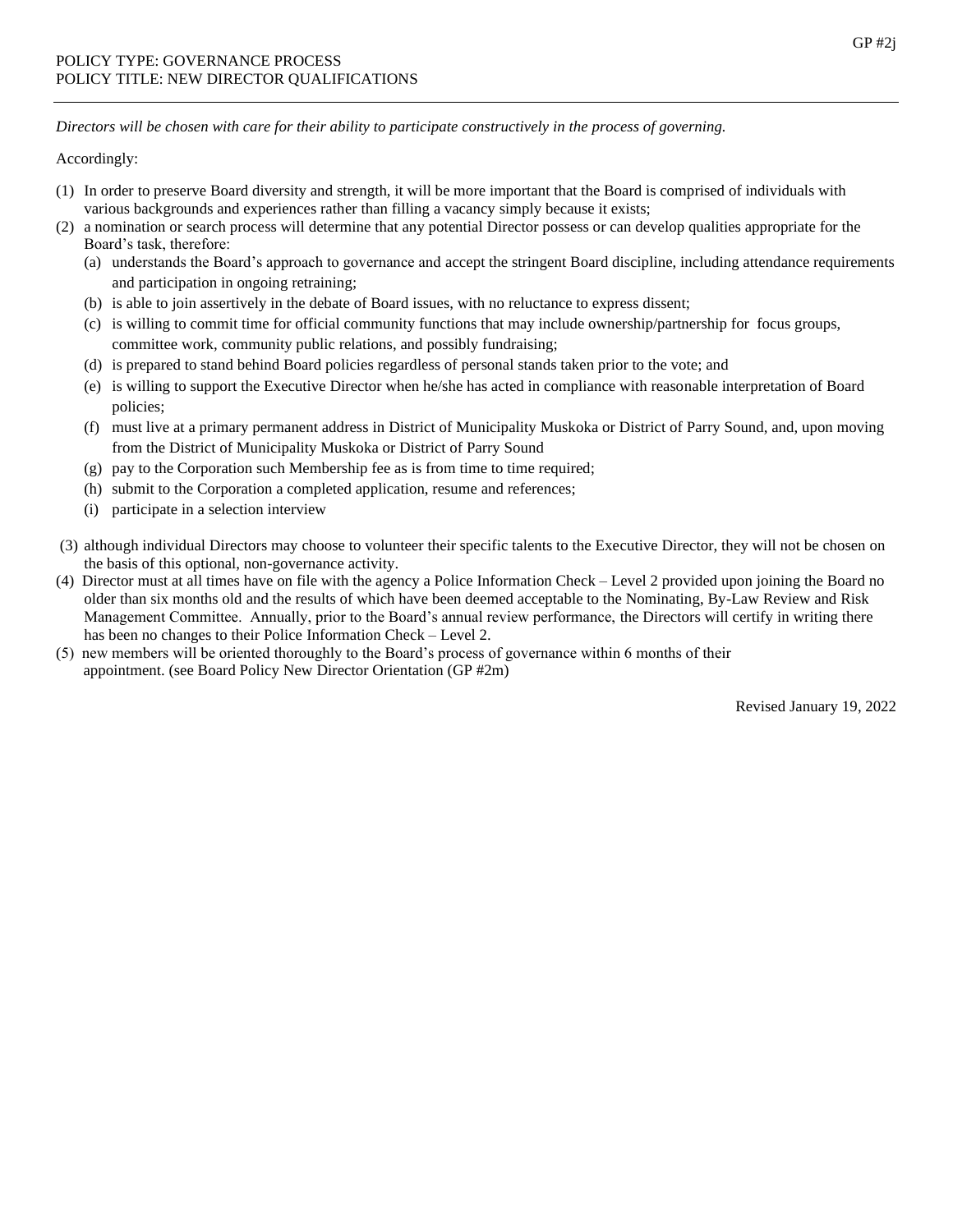*The aim of this policy is to raise comfort levels and facilitate the development of a sense of belonging in new members in order to increase their participation and reduce the likelihood of resignation. New Directo*rs *are assigned a veteran director (who has been a director for a minimum of two years) designated as her/his "mentor". The purpose of this mentoring duty is to provide an experienced contact person in order to:*

- (1) help new members with questions and concerns during the often disorienting and intimidating initiation period of service;
- (2) establish an informal channel for two way feed-back;
- (3) monitor a new member's comfort level and welfare.

*The role of "mentor" will include, but not be limited to, the following:*

- (1) contacting the individual nominated for election at the Annual General Meeting (AGM) beforehand and introducing yourself as that person's "mentor";
- (2) going out of your way at the AGM, Board orientation sessions, and subsequent meetings to greet the new Director, preferably seating him/her beside you, and providing them with guidance at the meetings in regard to anything appearing to cause confusion or that might do so;
- (3) communicating with the individual prior to each Board meeting following receipt of the Board package and answering any questions, or arranging for the appropriate person such as the Executive Director or Chief Governance Officer to address any issues which the mentor cannot;
- (4) dealing with any anxieties you detect the person may be experiencing in regard to the package or upcoming meetings;
- (5) talking with the person after each Board meeting, judging if any problems or concerns have arisen, and if so, addressing them as appropriate;
- (6) checking with the member if they miss a meeting without explanation in order to ascertain the reason and, if the cause is such the Board or the agency can assist in avoiding a recurrence, raising the issue with the appropriate Board officer, the Board, or the agency as soon as possible; and

REVIEWED February 16, 2022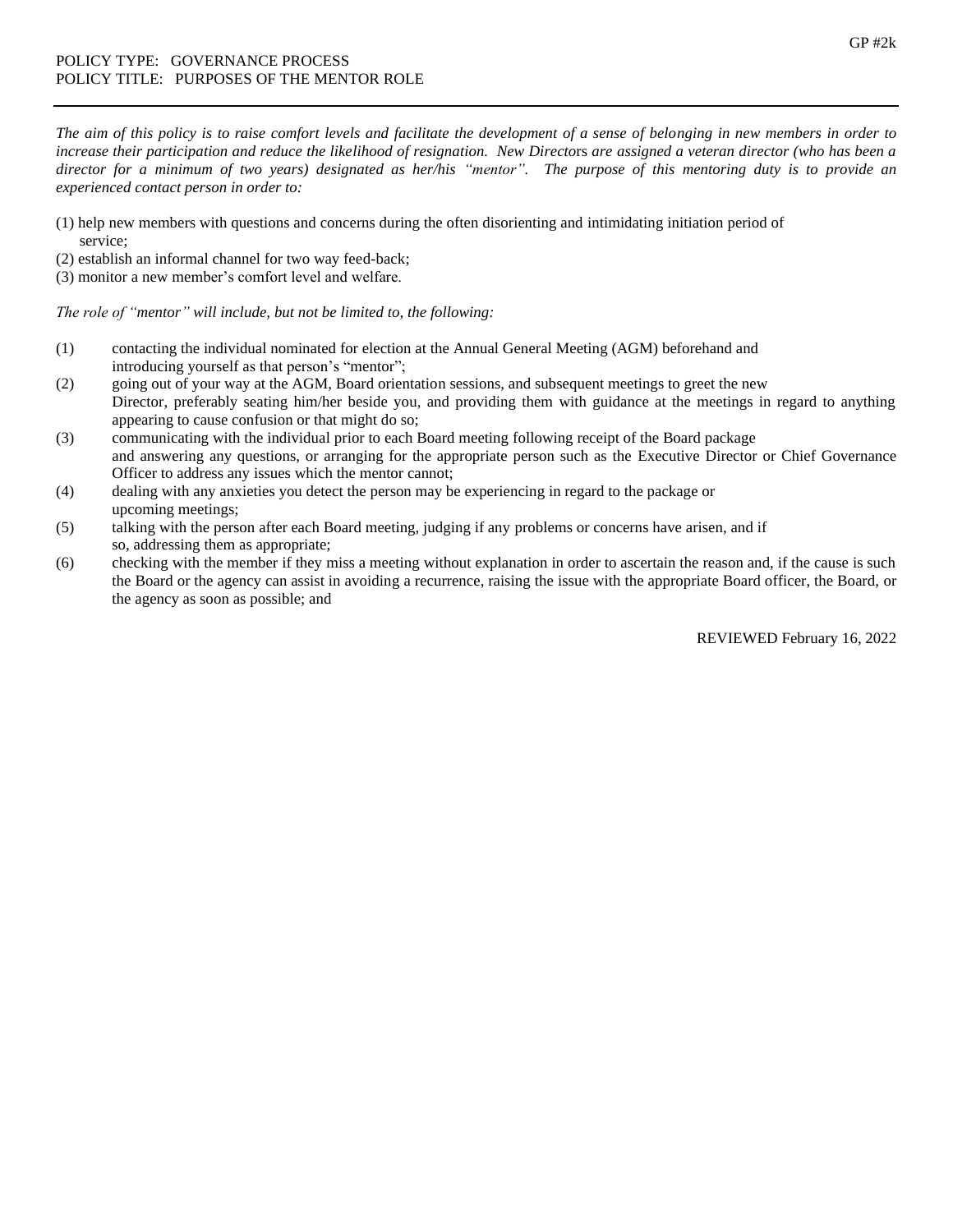*The Board will elect from amongst themselves those Directors deemed best qualified to fill the office to which they are elected.*

Accordingly:

- (1) the Nominating and By-Law Review Committee will solicit interest in standing for office from existing Director, who have been a member of the Board for a minimum of one year, at the March Board meeting;
- (2) the Nominating and By-Law Review Committee will confirm such expressions of interest at the April Board meeting;
- (3) should insufficient directors voluntarily express interest in standing for office by the end of the April Board meeting, the Nominating and By-Law Review Committee will assertively pursue commitment to stand from among those directors the Nominating and By-Law Review Committee deems best qualified to fill the office(s) for which there are no candidates;
- (4) the call for candidates will be deemed closed two weeks prior to the Annual General Meeting Event unless a candidate or candidates withdraws leaving no candidate for a particular office – and this slate will be presented to those directors eligible to vote at the first (June) meeting of the annual Board work cycle;
- (5) should a candidate or candidates withdraw prior to the first meeting of the annual work cycle the Nominating and By-Law Review Committee will resume pursuit of an appropriate Director until such time as someone is identified;
- (6) should there be only one candidate for a given office, that Director will be viewed as elected to that office by acclamation; effective at the outset of the first meeting of the annual work cycle;
- (7) should there be more than one candidate for a given office, a vote by secret ballot shall be held at the outset of the first meeting of the annual work cycle; and
- (8) the Past-Chairperson will chair the meeting during the election of the Chairperson. If there is no Past-Chairperson, then the most long-serving Director not running for Board Chairperson of the Board will chair the meeting during the election of the Board Chairperson

REVIEWED May 18, 2022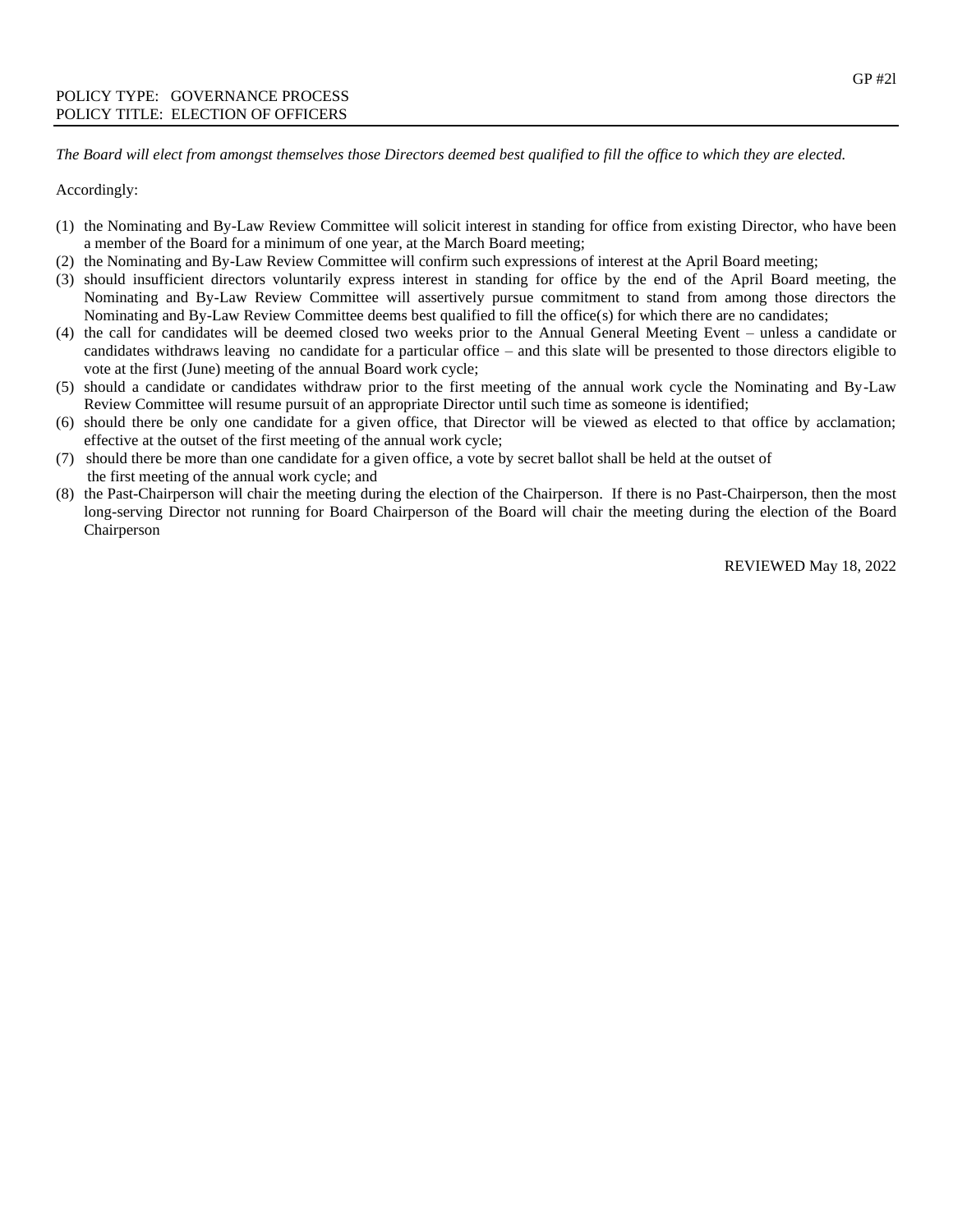*Orientation of New Directors will be completed by the Executive Director or delegate as follows:*

- (1) New Directors to be elected at the Annual General Meeting:
	- (a) the Executive Assistant will prepare the Board Background Binder (contents noted below) and the Board Minutes Binder (contents noted below) and make arrangements for the two binders to be delivered to the potential new Director, ideally two weeks before the Annual General Meeting or next Board meeting if elected interim
		- (b) before the Annual General Meeting the Executive Director or delegate will make arrangements to meet with the potential new Director and review the following documents/videos:
			- 1. Board Background Binder which includes:
				- Mission, Values and Vision Statements
					- Legal Documents
					- Letters Patent
					- By-Law/Special Resolution passed June 10, 2011 re: number of Directors
					- By-Law/Special Resolution passed September 23, 2014 re: change of name
					- By-Law 2010
					- Policy Governance
						- Policy Governance in a Nutshell
					- Material in Board Library

Historical Material

- Board Minutes from the Past Two Years
- Financial Statements (latest version)
- Annual General Meeting Reports and Auditors Reports from the past year

Agency Specific Information

- Agency Brochure
- Agency Overview
- Ends Monitoring Reports (latest version)
- Multi-Sector Service Accountability Agreement

Policy Documents

- Changing Directions Changing Lives The Mental Health Strategy for Canada
- Open Minds, Healthy Minds: Ontario's Comprehensive Mental Health and Addiction Strategy
- Integrated Health Service Plans [Northeast and North Simcoe Muskoka Local Health Integration Networks]
	- "The Guide to Better Meetings for Directors of Non-profit Organizations"
- 2. Board Minutes Binder which includes:
	- Board Policy Document
		- Board Annual Work Plan for Current Year (Distinguish between Annual Work
		- Cycle and Annual Work Plan)
		- Acronym List
		- List of Key Staff and Their Positions
		- Board Meeting Self Evaluation
- 3. Agency Orientation Package
- 4. DVD: The Policy Governance Model: An Introduction by John and Miriam Carver
- 5. Expense/Mileage/Volunteer form
- (c) Interim New Director to be appointed by the Board of Directors mid-Board year:
	- 1. Arrangements will be made to deliver the above noted Board Background binder and Board minute binder to the interim Director as soon possible after approval of the Board of Directors has been received at a Board meeting.
	- 2. The Executive Director or delegate will make arrangements to meet with the interim Director one week after the above-noted binders have been delivered.
	- 3. The Executive Director or delegate will review with the interim Director the above noted binders, orientation package and video.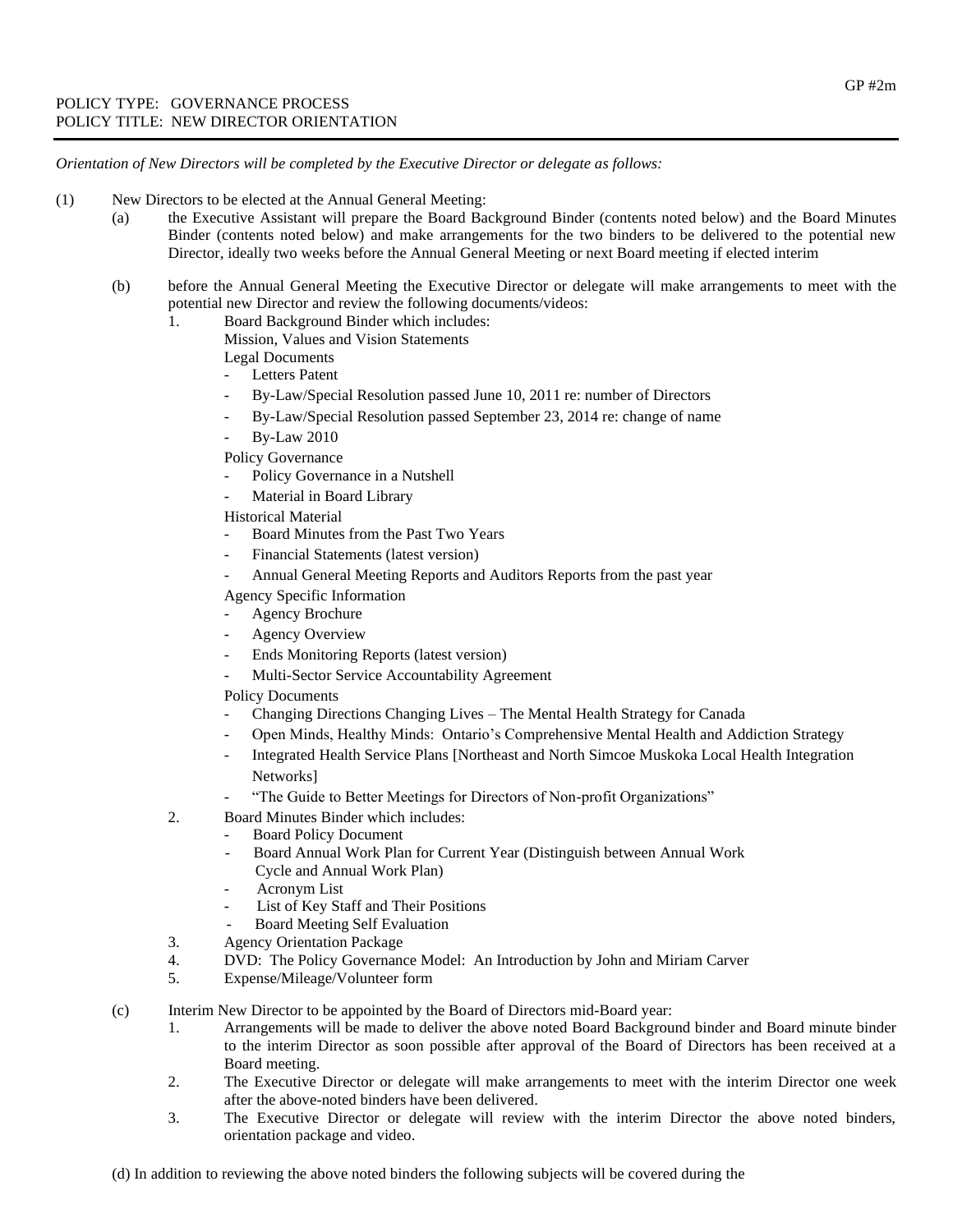orientation session with new Board Directors:

- 1. review access to join CMHA Connects (instructions in Board background binder)
- 2. mileage/expense reports
- 3. board package arrival and expectations
- 4. board workplan
- 5. where to go with questions and the mentor role
- 6. monitoring reports and their purpose
- 7. Board Policy Code of Conduct GP #2c:
	- review item #2c apply for work within the organization
	- review item #3c board member interaction with the Executive Director and staff within the organization
- 8. quality and safety principles
- 9. principles of client and family centered care

REVISED April 21, 2021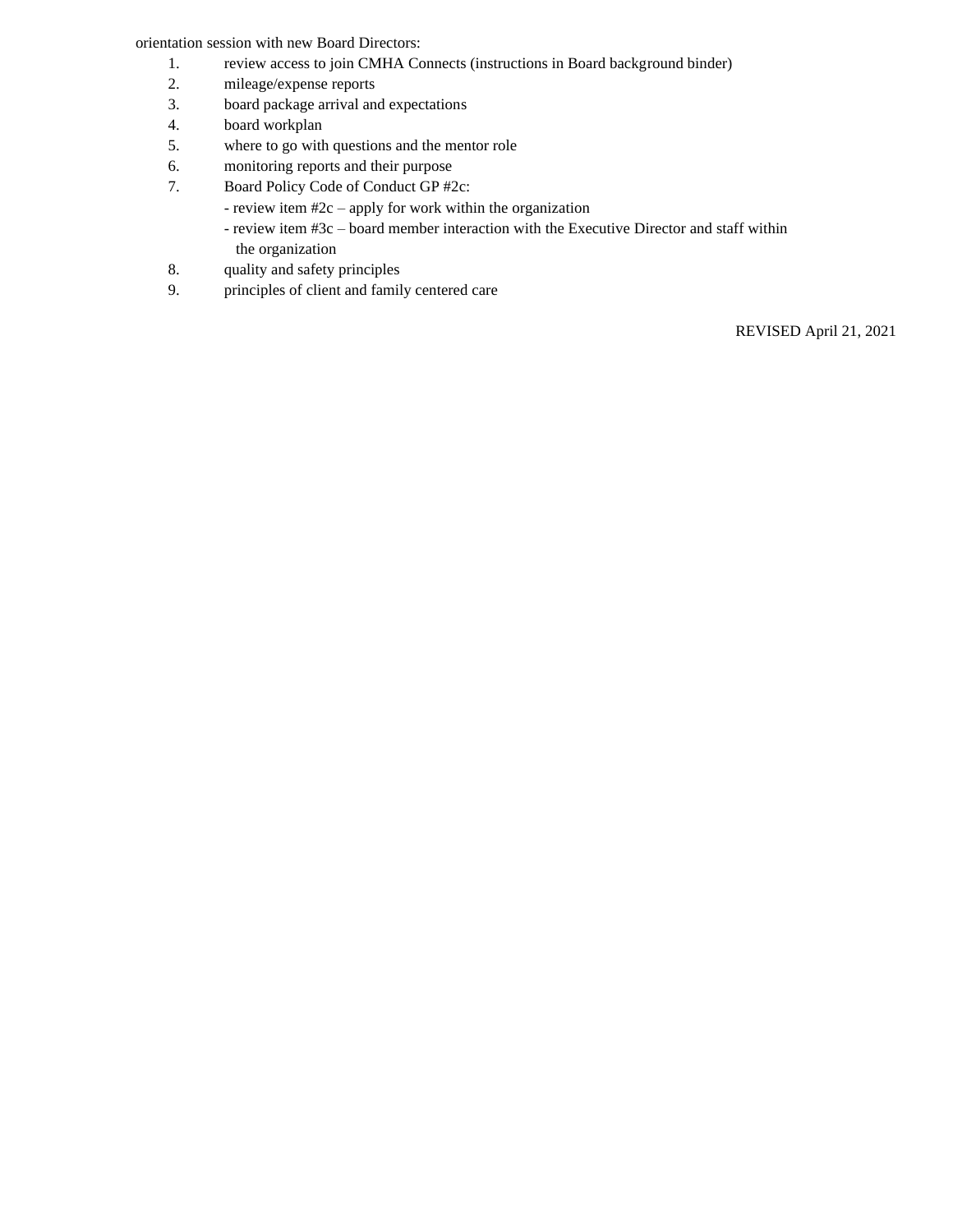*The Board of Directors of Canadian Mental Health Association, Muskoka-Parry Sound are best served by a Board of Directors comprised of individuals who are well versed in modern principles of policy governance and other subject matters relevant to Board service and who thoroughly comprehend the role and responsibilities of an effective Board in the oversight and management of Canadian Mental Health Association, Muskoka-Parry Sound.*

*To this end, all Board Directors of the Board are encouraged to attend such Director education programs as they deem appropriate (given their individual experiential backgrounds) to stay abreast of developments in policy governance and best practices relevant to their contribution to the Board generally as well as to their responsibilities in their specific committee assignments.* 

Accordingly:

- (1) every Director shall receive formal education/training in Policy Governance within the first year after they are elected to the Board;
- (2) each Director will be expected to attend at least **one** education event per year as per the Board's fiscal budget (April 1st March 31<sup>st</sup>) allotment per Director. Such events could be arranged in-house or externally. Directors who have already attended an educational event that year will be eligible to attend additional events if other Directors who are eligible cannot attend;
- (3) educational events will be in accordance with the Board Annual Workplan for the current year with the following standing items included:
	- a. Board Governance (Carver) training;
	- b. Canadian Mental Health Association, Ontario and National conferences (please note: the Branch agreement requires at least one delegate, representing the Board, attend both the CMHA, Ontario conference and the CMHA National conference).
	- c. Ministry-sponsored events for Directors
	- d. Addictions Mental Health Ontario (AMHO) Annual General Meeting and Conference priority to be given to new Directors and/or other Directors who have not attended;
	- e. Virtual events for Board members
- (4) priority may be given to in-house education or virtual training opportunities
- (5) final decisions for Board of Director attendance at education events will be done at a Board meeting based on the recommendation of the Board Education Approval Committee; and

Further:

- (6) Canadian Mental Health Association, Muskoka-Parry Sound will reimburse Directors for all costs of attending one educational event per year including travel, meals and accommodation. If requested, a Director will be pre-paid for approximate costs and the Director will give an accounting on the pre-paid amount including all receipts accumulated for the event.
- (7) the Director will write a brief report about the course/event attended, highlighting any trends/new learning as well as any other resources that may be available. The report is to be circulated prior to the board meeting that follows the event. If required, the report can be discussed at the following Board meeting.

Additionally, Board Education Events will be decided upon, but not limited to, the following:

- (1) Directors will bring to the Board Education Approval Committee Chair's attention educational opportunities that they feel the Board could benefit from and are in accordance, but not limited to, the Board's Annual Work Plan;
- (2) Directors will let the Board Approval Education Committee Chair will contact the members of the Committee with the request and the members will agree or disagree with the request using the Criteria Matrix Scale to determine appropriateness. Ideally, no more than two Directors will attend the same event at the same time. However, should there be more than two Directors interested in the same event the matter will be decided upon by the Committee;
- (3) over the course of the agency's fiscal year (April  $1<sup>st</sup>$  to March 31 $<sup>st</sup>$ ) Directors who wish to attend an educational event will be</sup> required to submit to the Board Education Approval Committee Chair (with a cc to the Board Executive Assistant) a fully completed Board Education Event Request Form in order that the Committee may process, approve or disapprove and track event requests over the fiscal year.
- (4) If a Director or the Executive Director becomes aware of an educational event where time does not permit bringing the event to the next Board meeting for announcement of the event, they will send an email communication to all the directors to inform them of the event. Those Directors wanting to attend are to notify the Board Education Committee Chair within 24 hours of the original email being sent. The Committee Chair will, in consultation with the Executive Director, decide the appropriateness of the event as per the Criteria Matrix Scale as well as the number of Directors who should attend.
- (5) Directors may ask for help in booking an educational/training event including the booking of the hotel, travel arrangements, registration for the event, etc. from the Board Executive Assistant assigned to the Directors.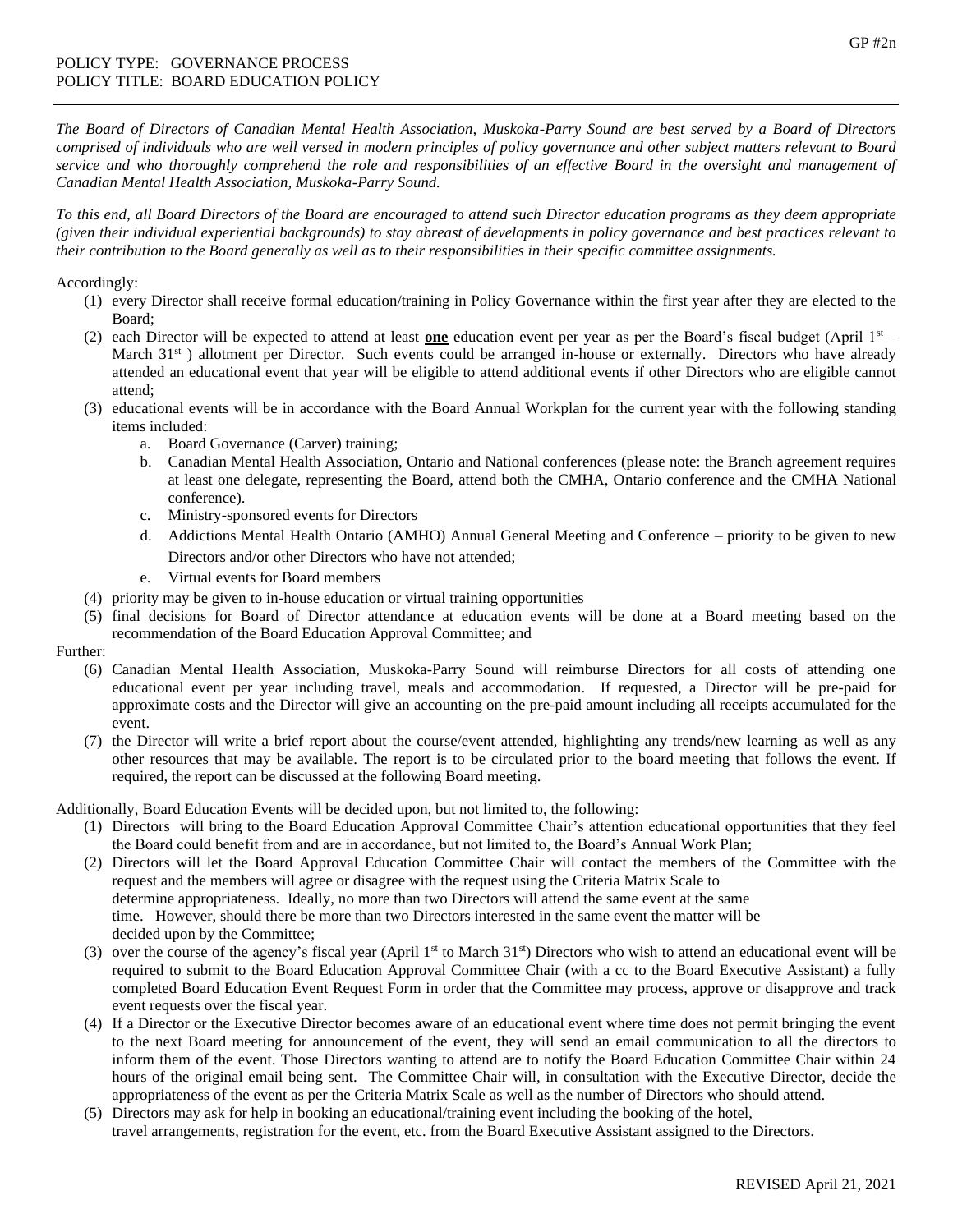## **MATRIX SCALE TO DETERMINE APPROVAL OF BOARD OF DIRECTORS EDUCATIONAL EVENTS**

|                  | <b>QUESTIONS</b>                                       | <b>NOTES</b> | ANSWERS  | <b>TOTAL FOR</b> |
|------------------|--------------------------------------------------------|--------------|----------|------------------|
|                  |                                                        |              |          | <b>SECTION</b>   |
| <b>RELEVANCE</b> |                                                        |              |          |                  |
| 1.               | Is the course/event relevant to the duties and         |              | 1.5      |                  |
|                  | responsibilities of a Director?                        |              | 2.5      |                  |
|                  | 2. Is the course Policy Governance related?            |              |          |                  |
| 3.               | Is the course general knowledge specific to            |              | 3.5      |                  |
|                  | mental health and/or additions (e.g.):                 |              | 5<br>a.  | 40               |
|                  | Legislation<br>а.                                      |              | b.<br>5  |                  |
|                  | b. Advocacy                                            |              | 5<br>c.  |                  |
|                  | Social determinants of health<br>$C_{\star}$           |              | d.<br>5  |                  |
|                  | d.<br>Recovery                                         |              | 5<br>e.  |                  |
|                  | e. Anti-Stigma                                         |              | 4.5      |                  |
|                  | 4. Is the event/course offered by CMHA, Ontario        |              |          |                  |
|                  | /National                                              |              |          |                  |
|                  | <b>BOARD IMPROVEMENT</b>                               |              |          |                  |
|                  | 1. Will the information be useful to the Board as a    |              | 5        |                  |
|                  | whole?                                                 |              | 10       |                  |
|                  | 2. Is the course related to the current Board Annual   |              | 5        | 20               |
|                  | Workplan?                                              |              |          |                  |
|                  | 3. Will the Board's cohesiveness be stronger as a      |              |          |                  |
|                  | result of the course?                                  |              |          |                  |
|                  | <b>BOARD DIRECTOR IMPROVEMENT</b>                      |              |          |                  |
|                  | 1. Will the course assist/improve the individual in    |              |          |                  |
|                  | their role on the Board?                               |              |          | 10               |
|                  | Examples (assertiveness training, mediation,           |              | 10       |                  |
|                  | public speaking, critical thinking skills, fundraising |              |          |                  |
|                  | skills)                                                |              |          |                  |
|                  | <b>JUSTIFICATION</b>                                   |              |          |                  |
|                  | 1. Is the request from a new Director or other         |              | 1.<br>10 |                  |
|                  | Director who has not attended events/courses           |              | 2.<br>5  |                  |
|                  | prior to this request?                                 |              | 3.<br>5  | 40               |
|                  | 2. Does it fall within the total budgetary allotment   |              | 5<br>4.  |                  |
|                  | for education?                                         |              | 5.<br>5  |                  |
|                  | 3. Is it equitable with respect to prior courses taken |              | 6.<br>10 |                  |
|                  | within the budgetary period?                           |              |          |                  |
| 4.               | The event will not require accommodation/meals.        |              |          |                  |
| 5.               | Is the travel to the event justified?                  |              |          |                  |
| 6.               | In-house event?                                        |              |          |                  |

## **COMMITTEE'S RECOMMENDATION:**

HIGH SCORE: 110

MINIMUM SCORE: 55

\*If score is below minimum the event may be brought before the Board of Directors at a regular Board meeting for approval by the Director requesting to attend the event. The Director will give additional rationale as to the event's importance.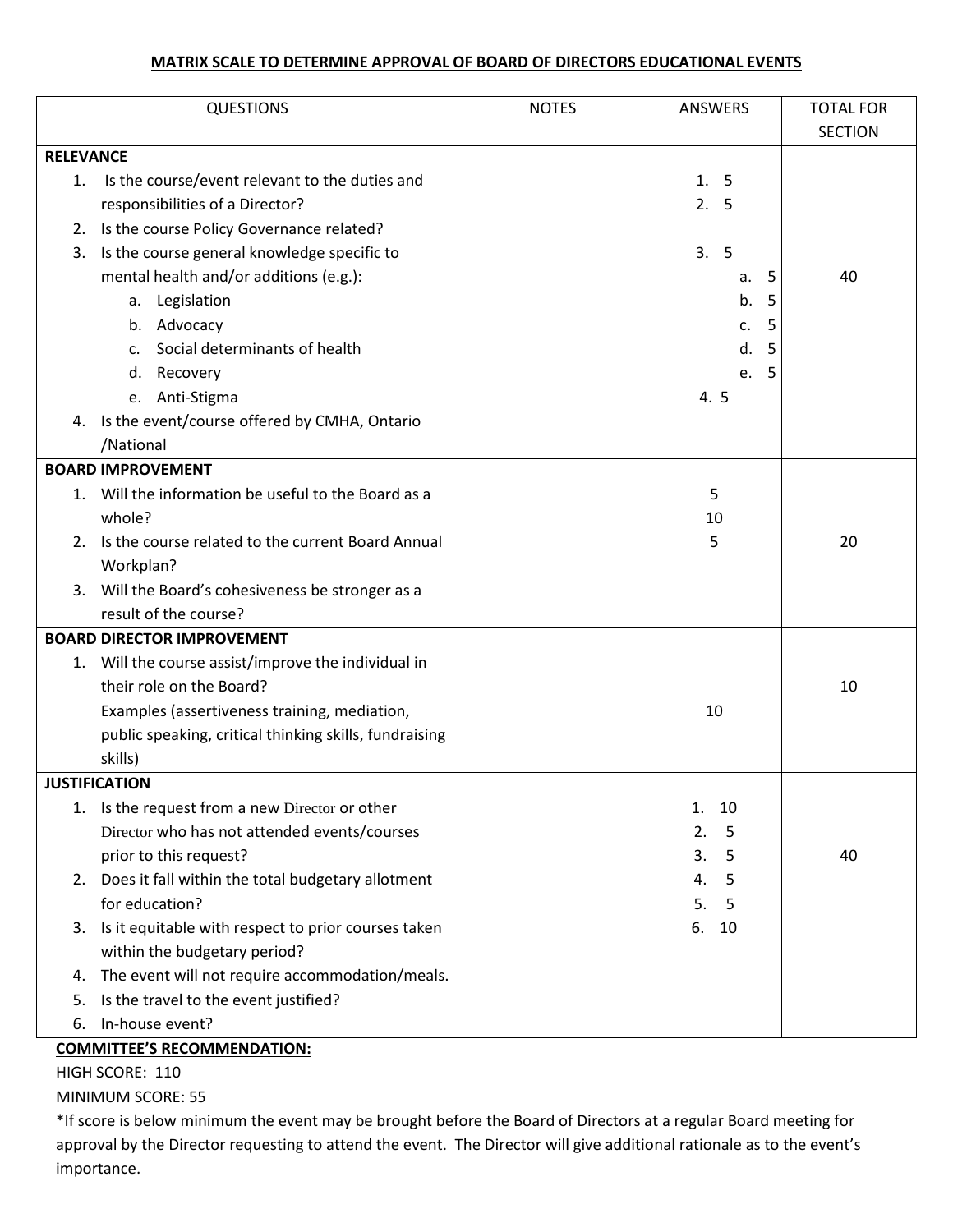## BOARD EDUCATION EVENT REQUEST

Note to the Board Director: If you wish to attend an educational event over the current Board fiscal year (April-March) please complete this form and email it to the Board Education Approval Committee Chair along with a cc to the Board Executive Assistant.

| 1.  |                                                                                                             |  |  |  |
|-----|-------------------------------------------------------------------------------------------------------------|--|--|--|
| 2.  | Director's Name                                                                                             |  |  |  |
| 3.  |                                                                                                             |  |  |  |
| 4.  | Have you attended this event in the past? $Y_N_N$ . If yes, how long ago/which year?                        |  |  |  |
| 5.  |                                                                                                             |  |  |  |
| 6.  |                                                                                                             |  |  |  |
| 7.  | Cost – please include Registration fee \$________/ approx. Accommodation fee - # of nights_____ at          |  |  |  |
|     | \$ _____ per night=total fee\$ _______/approx. Travel k's ________/ # of Meals not included in registration |  |  |  |
|     | fee B_/L_D_ please note CMHAMPS's maximum meal allowance: Breakfast \$10.00                                 |  |  |  |
|     | Lunch \$ \$15.00 D\$ 25.00                                                                                  |  |  |  |
| 8.  | Will you be seeking other funding to attend this event? e.g. a bursary / subsidy from other                 |  |  |  |
|     | organization(s) / Other                                                                                     |  |  |  |
|     |                                                                                                             |  |  |  |
|     |                                                                                                             |  |  |  |
| 9.  | Board Director's Comments e.g. additional information____________________________                           |  |  |  |
|     |                                                                                                             |  |  |  |
| 10. |                                                                                                             |  |  |  |
|     |                                                                                                             |  |  |  |
|     |                                                                                                             |  |  |  |

Note to the Chair of Board Education Approval Committee: Upon completion of the Committee's processing of this request please send a copy to the Board Director and keep a copy for your Committee's records. At the end of the board fiscal year please send the compiled requests to the Board's Executive Assistant to be filed in each Director's volunteer file.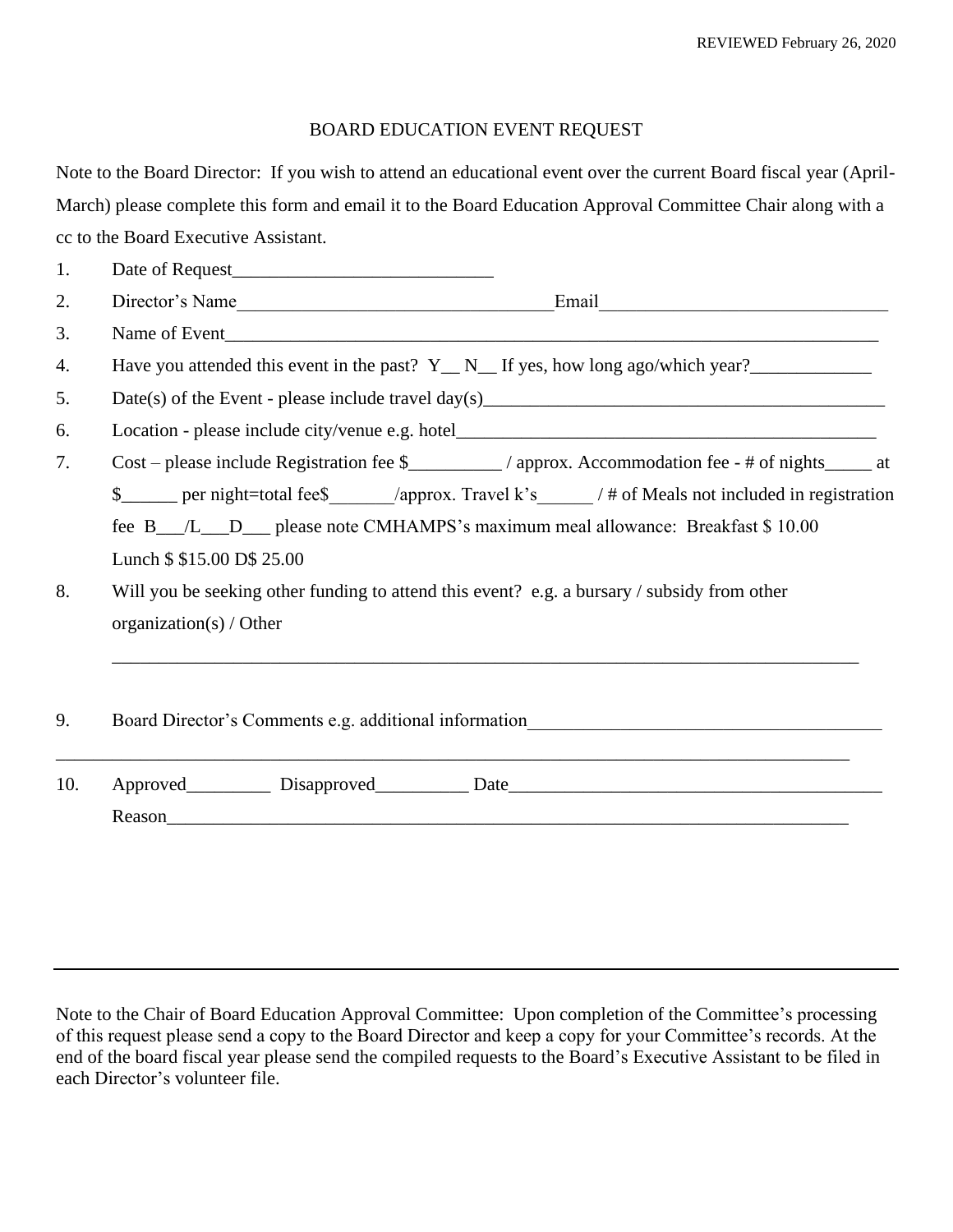*The Past-Chairperson is a specially empowered member of the Board, who assures the integrity of the Board's process as a result of experience being the Board Chairperson, and, additionally, occasionally represents the Board to outside parties.* 

Accordingly the Past-Chairperson will:

- (1) Participate in the orientation of new Directors to the Board process; and
- (2) participate in the Nominating and By-Law Review committee

Reviewed October 20, 2021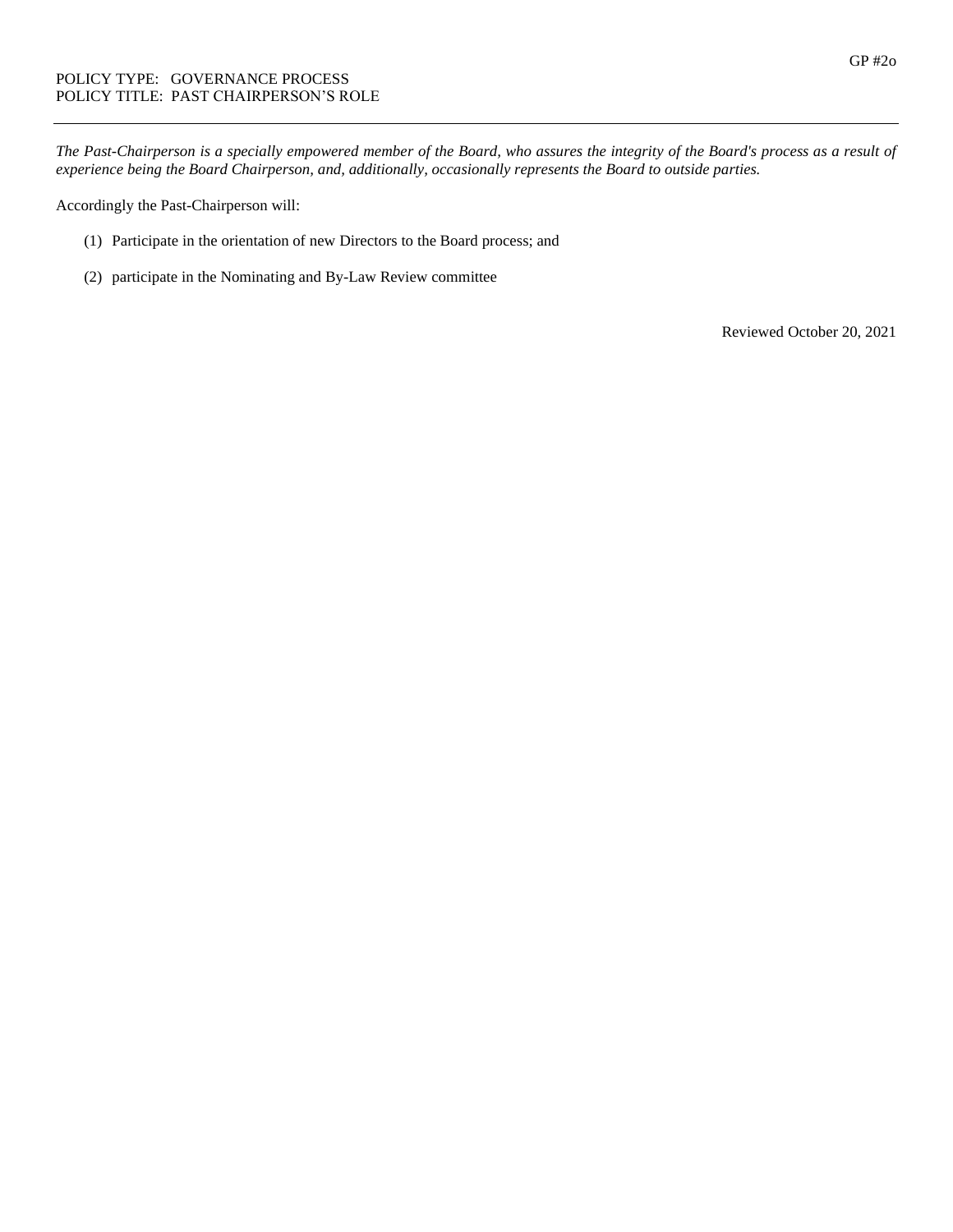*The Board's sole official connection to the operational organization,; its achievements and conduct, will be through the Executive Director.*

REVIEWED June 25, 2021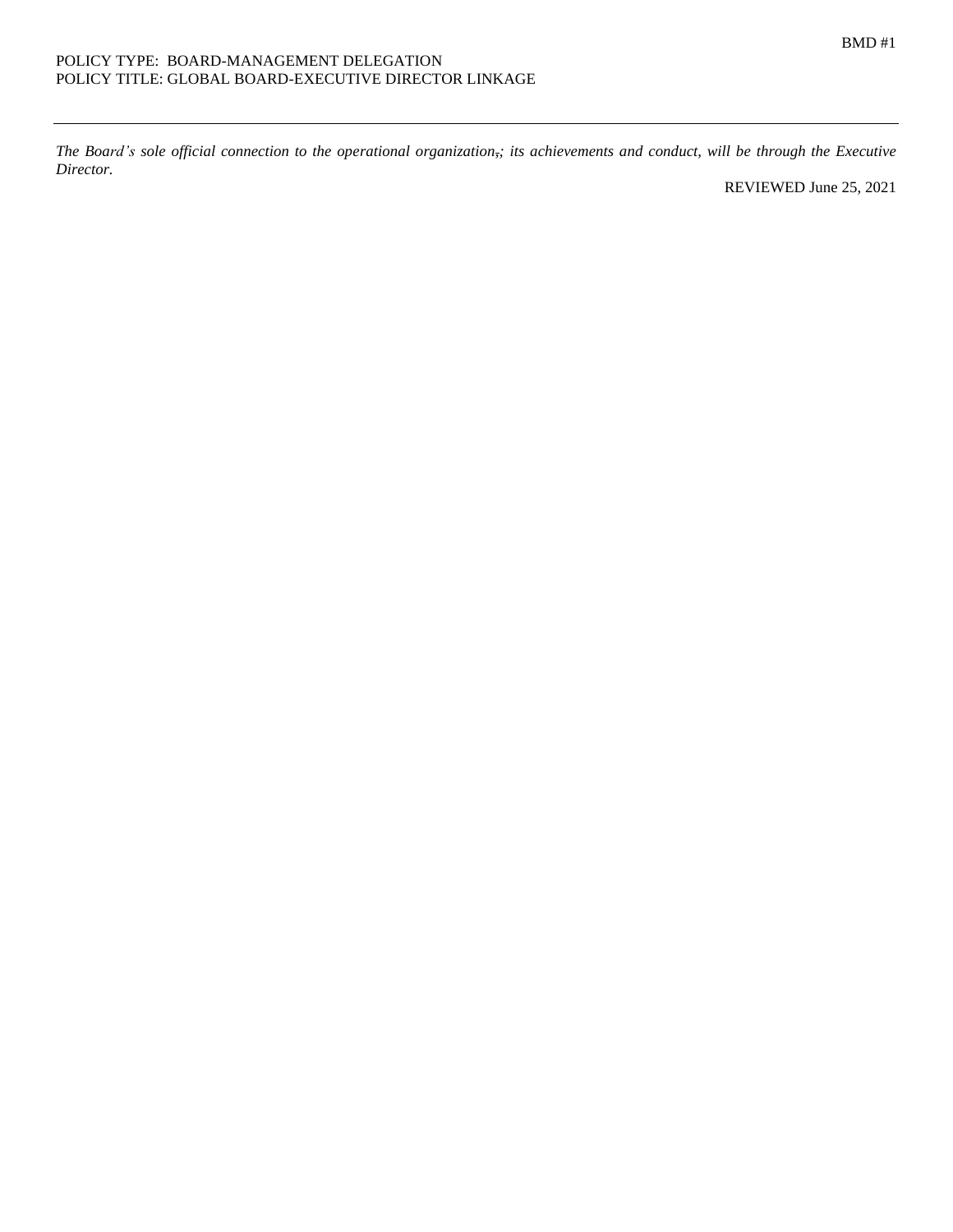*Only decisions of the Board acting as a body are binding on the Executive Director..*

Accordingly:

- (1) decisions or instructions of individual Directors, officers, or committees are not binding on the Executive Director;
- (2) in the case of Directors or committees requesting information or assistance without Board authorization, the Executive Director can refuse such requests that require, in the Executive Director's opinion, a material amount of staff time or funds, or are disruptive. (Individual requests made of a staff member by a Director, who is receiving service from that staff, will be dealt with as would a request from any service-user.)

REVIEWED June 25, 2021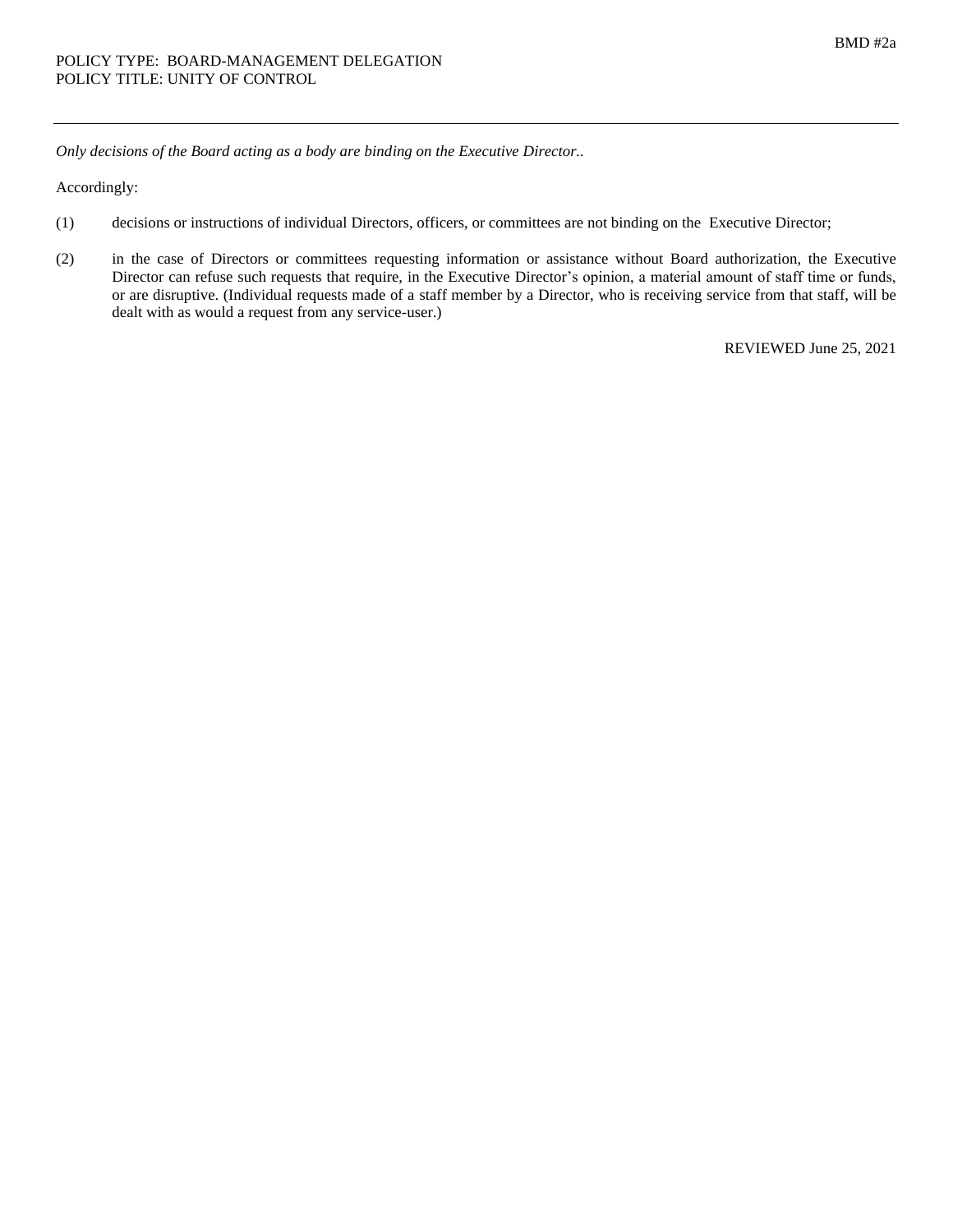*As the Board's official link to the operating organization, the Executive Director is accountable for all organizational performance, and exercises all authority transmitted to the organization by the Board Executive Director performance will be considered to be synonymous with organizational performance.*

REVIEWED April 20, 2022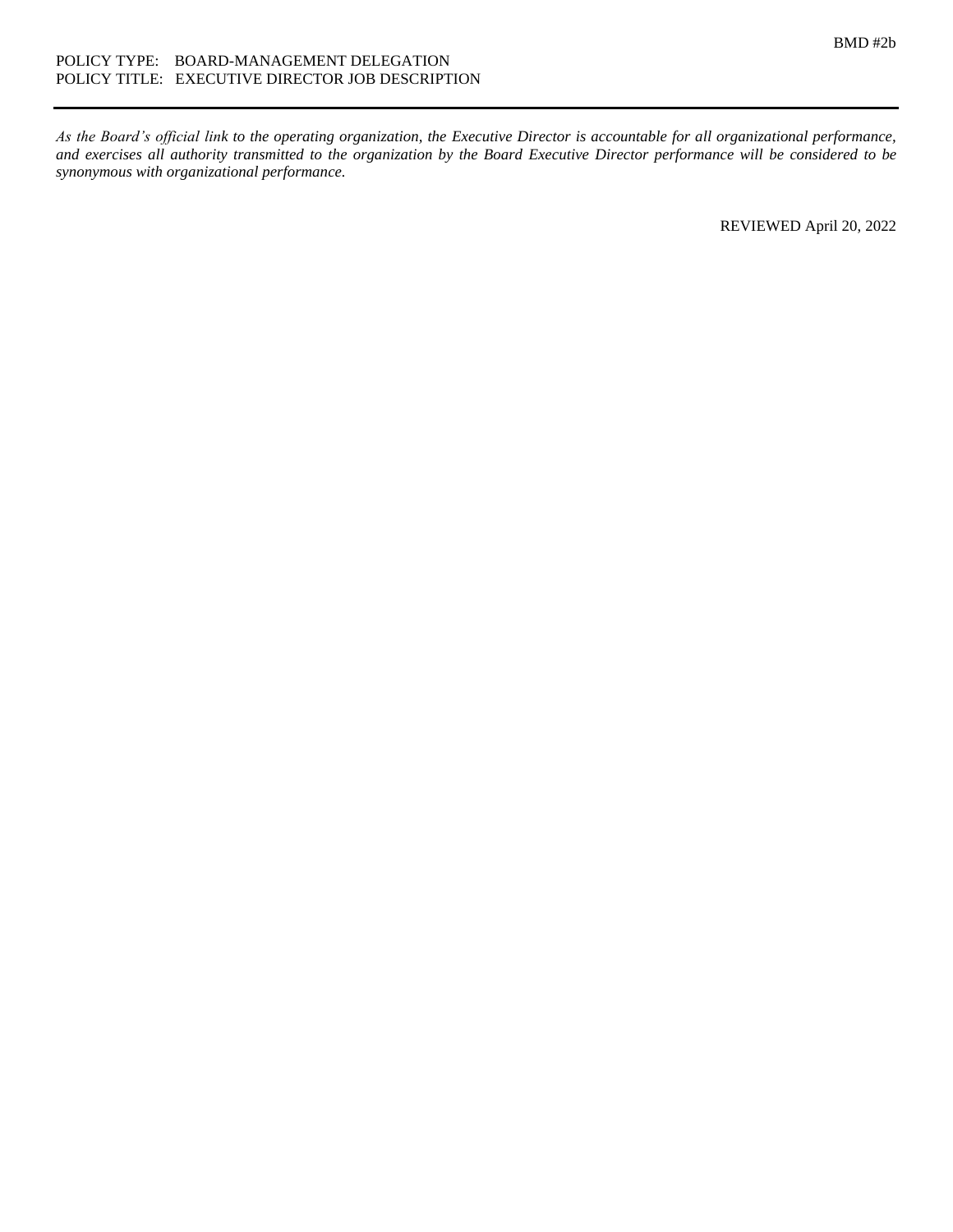*The Executive Director is the Board's only link to operational achievements and conduct, so that all authority and accountability of staff, as far as the Board is concerned, is considered the authority and accountability of the Executive Director.*

## Accordingly:

- (1) the Board will never give instructions to persons who report directly or indirectly to the Executive Director;
- (2) the Board will refrain from evaluating, either formally or informally, any staff other than the Executive Director; and
- (3) the Board will view Executive Director performance as identical to organizational performance, so that organizational accomplishment of Board-stated Ends and avoidance of Board-proscribed means will be viewed as successful Executive Director performance.

REVIEWED September 15, 2021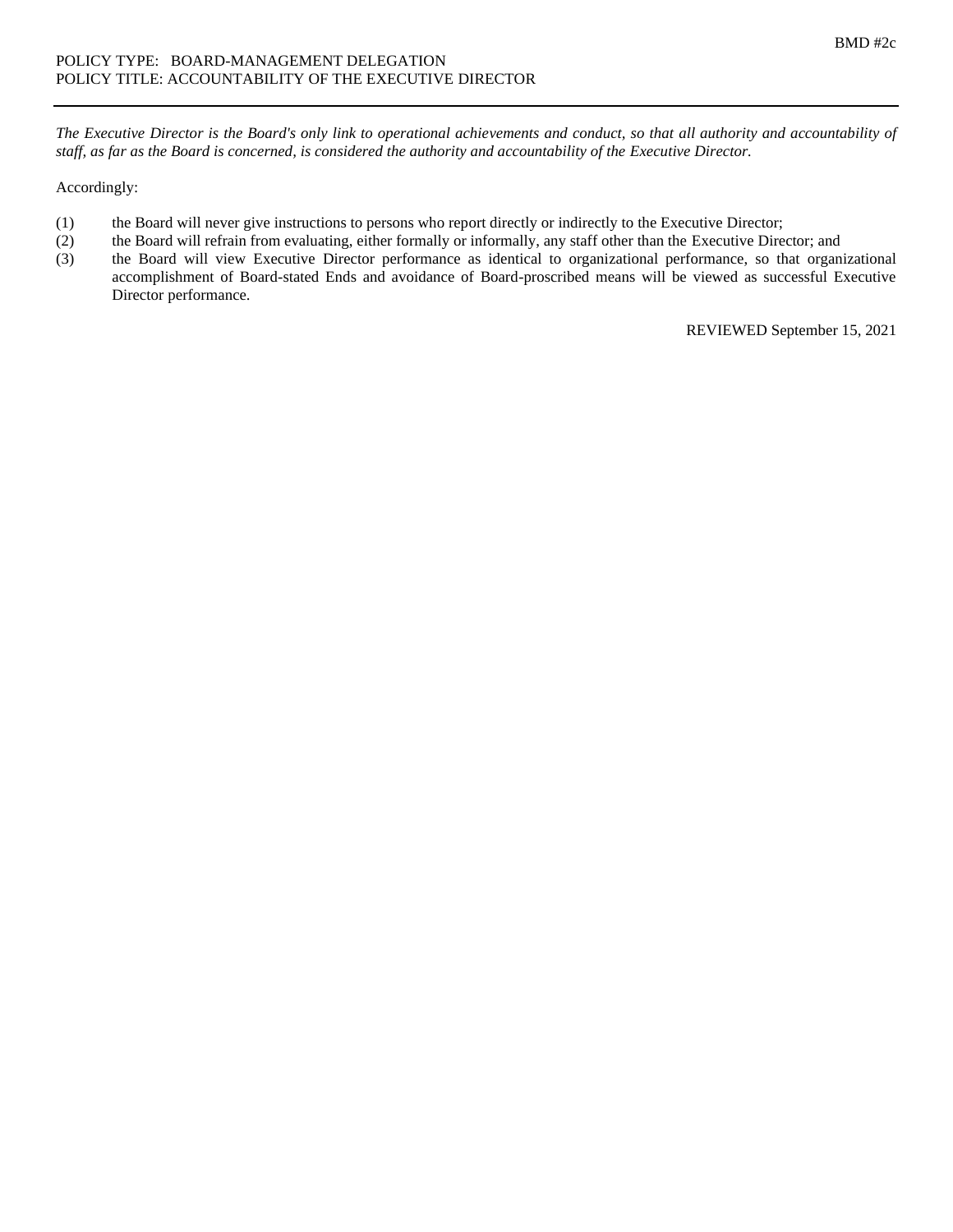*The Board will instruct the Executive Director through written policies that prescribe the organizational Ends to be achieved, and proscribe organizational situations and actions to be avoided, allowing the Executive Director to use any reasonable interpretation of these policies.*

Accordingly:

- (1) the Board will develop policies instructing the Executive Director to achieve specified results, for specified recipients, at a specified cost. These policies will be developed systematically from the broadest, most general level to more defined levels, and will be called Ends policies. All issues that are not ends issues as defined here are means issues;
- (2) the Board will develop policies that limit the latitude that the Executive Director may exercise in choosing the organizational means. These limiting policies will describe those practices, activities, decisions, and circumstances that would be unacceptable to the Board even if they were to be effective. Policies will be developed systematically from the broadest, most general level to more defined levels, and they will be called Executive Limitations policies. The Board will never prescribe organizational means delegated to the Executive Director;
- (3) as long as the Executive Director uses *any reasonable interpretation* of the Board's Ends and Executive Limitations policies, the Executive Director is authorized to establish all further policies, make all decisions, take all actions, establish all practices and develop all activities. Such decisions of the Executive Director shall have full force and authority as if decided by the Board; and
- (4) the Board may change its Ends and Executive Limitations policies, thereby shifting the boundary between Board and Executive Director domains. By so doing, the Board changes the latitude of choice given to the Executive Director. But as long as any particular delegation is in place, the Board and its members will respect and support the Executive Director's choices.

Reviewed October 20, 2021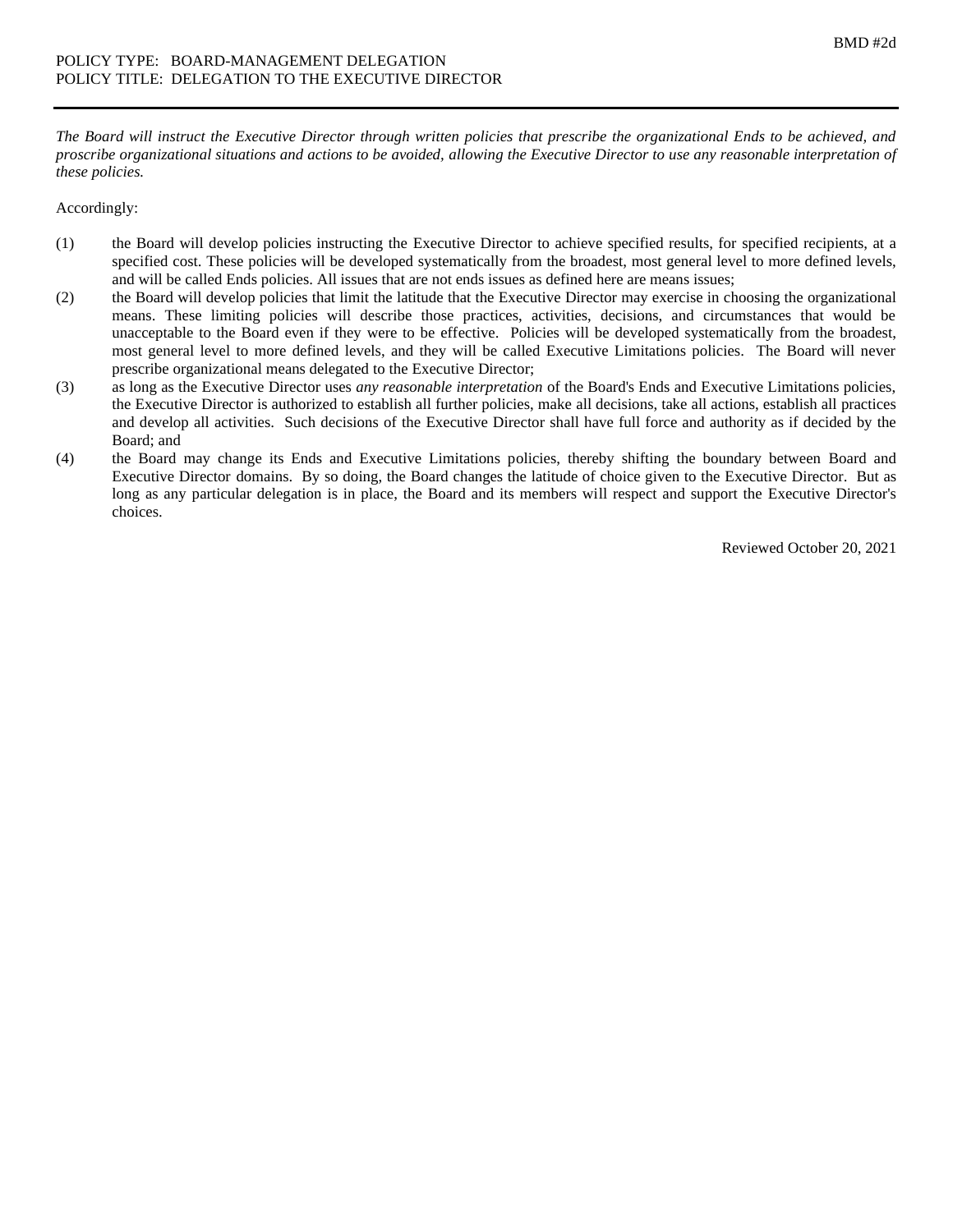*Systematic and rigorous monitoring of Executive Director job performance will be solely against the only expected Executive Director job outputs: organizational accomplishment of Board policies on Ends and organizational operation within the boundaries established in Board policies on Ends and organizational operation within the boundaries established in Board policies on Executive Limitations.. Decisions regarding the Executive Director's eligibility for compensation progression and professional development will be based on the outcome of such monitoring.*

### Accordingly:

- (1) monitoring is simply to determine the degree to which Board policies are being met. Information that does not do this will not be considered to be monitoring information;
- (2) the Board will acquire monitoring information by one or more of three methods:
	- (a) by internal report, in which the Executive Director discloses compliance information to the Board;
	- (b) by external report in which an external, disinterested third party selected by the Board assesses compliance with Board policies;
	- (c) by direct Board inspection, in which a designated member or members of the Board assess compliance with the appropriate policy criteria;
- (3) in every case, the Board will judge (a) the reasonableness of the Executive Director's interpretation and (b) whether data demonstrate accomplishment of the interpretation;
- (4) the standard for compliance shall be *any reasonable Executive Director's interpretation* of the Board policy being monitored. The Board is final arbiter of reasonableness, but will always judge with a "reasonable person" test rather than with interpretations favoured by Directors or by the Board as a whole; and
- (5) all policies that instruct the Executive Director will be monitored at a frequency and by a method chosen by the Board. The Board can monitor any policy at any time by any method, but will ordinarily depend on a routine schedule.

| <b>POLICY</b>                                | <b>METHOD</b>                                     | <b>FREQUENCY</b>                       | <b>MONTH</b>    |
|----------------------------------------------|---------------------------------------------------|----------------------------------------|-----------------|
| <b>Global Executive Constraint</b>           | <b>Internal Report</b>                            | Once per year                          | June            |
| <b>Treatment of Service-Users</b>            | <b>Internal Report</b>                            | Once per year                          | May             |
| Treatment of staff                           | <b>Internal Report</b>                            | Once per year                          | May             |
| <b>Compensation and Benefits</b>             | <b>Internal Report</b>                            | Once per year                          | October         |
| <b>Financial Condition</b><br>and Activities | <b>Internal Report</b>                            | Once per year/<br>As situation changes | November        |
|                                              | External Report (audit)                           | Once per year                          | June            |
| <b>Financial Planning</b><br>and Budgeting   | <b>Internal Report</b>                            | Once per year                          | April           |
| Acceptance and Solicitation<br>of Funds      | <b>Internal Report</b>                            | Once per year                          | April           |
| <b>Asset Protection</b>                      | <b>Internal Report</b><br>External Report (audit) | Once per year<br>Once per year         | January<br>June |
| Comm'n & Support to Board                    | <b>Board Direct Inspection</b>                    | Once per year                          | May             |
| <b>Emergency Executive Succession</b>        | <b>Internal Report</b>                            | Once per year                          | February        |
| <b>Environmental Responsibility</b>          | <b>Internal Report</b>                            | Once per year                          | September       |
| <b>Ends Policy</b>                           | <b>Internal Report</b>                            | Once per year                          | May             |
|                                              |                                                   |                                        |                 |

REVISED April 20, 2022